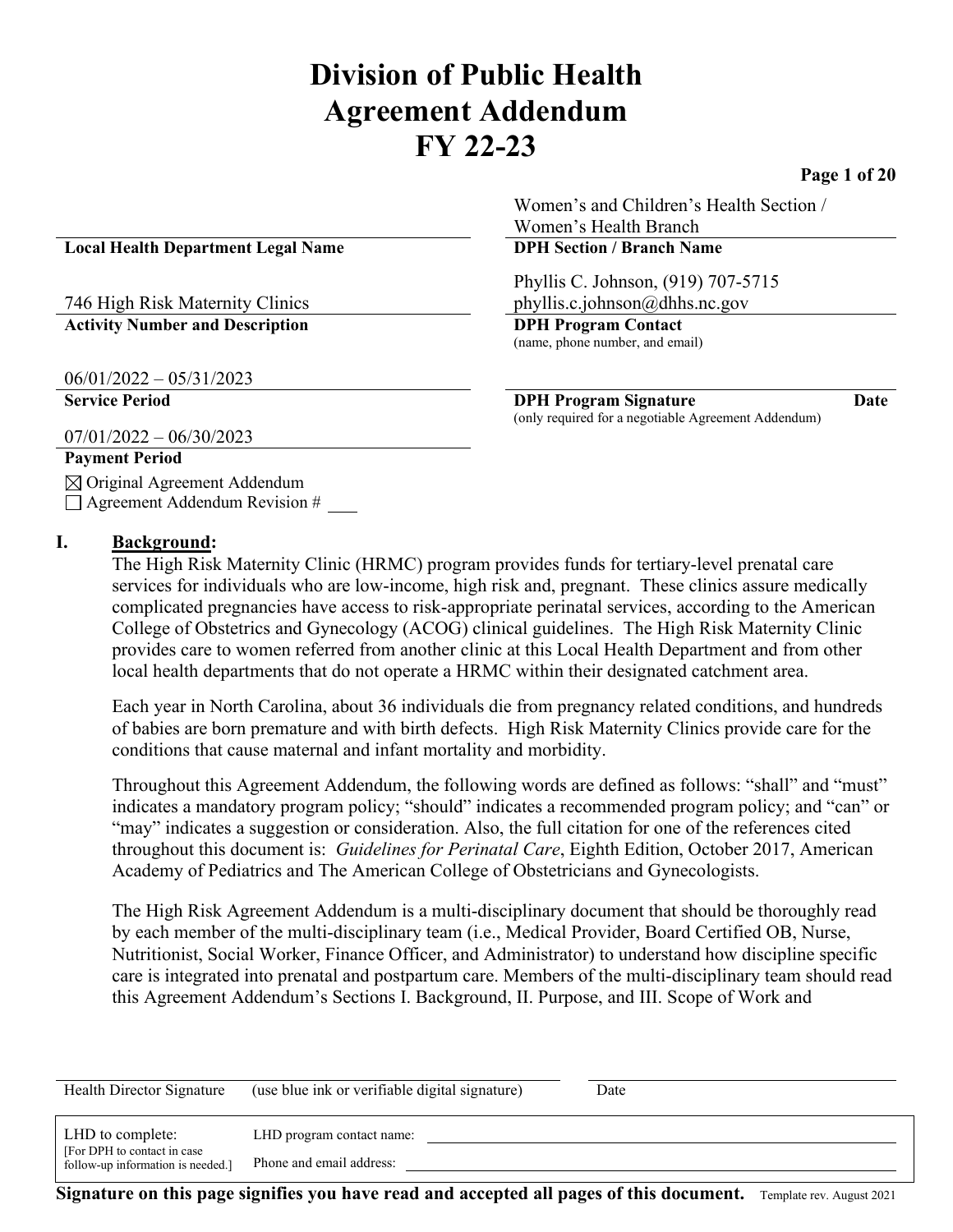**Page 2 of 20**

Deliverables. Discipline-specific paragraphs under Paragraph 8 which are of importance to particular staff types are as follows:

- Clinician/Nursing staff should focus on Paragraphs C., D., F., I., and J.
- Laboratory staff should focus on Paragraph E.
- Nutrition staff should focus on Paragraph G.
- Social Work staff should focus on Paragraph H.
- Finance Officer should focus on Attachment A, and
- Appropriate designated local health staff should complete Attachment B.

#### **II. Purpose:**

This Agreement Addendum assures that local health departments provide individuals who are lowincome, pregnant and who have been pregnant identified as medically high risk in North Carolina, access to early and continuous prenatal care. Prenatal care services include management of their high risk medical conditions, screenings for psychosocial and nutrition problems, behavioral health intervention, nutritional counseling, and referrals for those patients with serious medical, nutritional, and psychosocial needs.

#### **III. Scope of Work and Deliverables:**

The Activity 746 High Risk Maternity Clinic Agreement Addendum requires further negotiation between the Women's Health Branch (WHB) and the Local Health Department.

The Local Health Department is required to complete the High Risk Maternity Clinic Patients table (Attachment B) and return it with the signed and dated Agreement Addendum. In addition, a detailed budget must be submitted, as described below in Paragraph 1, with instructions provided in Attachment A.

The information provided by the Local Health Department will be reviewed by the WHB. When the WHB representative and the Local Health Department reach an agreement on the information contained in these sections, the WHB representative will sign the Agreement Addendum to execute it.

1. **Detailed Budget** (Instructions provided in Attachment A)

A detailed budget must be emailed to [Phyllis.C.Johnson@dhhs.nc.gov](mailto:Phyllis.C.Johnson@dhhs.nc.gov) to document how the Local Health Department intends to expend funds awarded for FY23. **The budget must equal funds allocated to the Local Health Department** (Refer to the FY 22-23 Activity 746 Budgetary Estimate, included with this Agreement Addendum, for the total funding allocation). List only activities that are not Medicaid reimbursable. Billable items may include, but are not limited to Community Education, Patient Transportation, Staff Time, Equipment, Incentives, and Staff Development. (Staff Development must be prorated to percent of staff time assigned to High Risk Maternity Clinic).

#### 2. **High Risk Maternity Clinic Patients** (Attachment B)

The Local Health Department will provide Non-Medicaid Service Deliverables in FY23. Include on Attachment B the number of unduplicated Non-Medicaid patients to be served and the estimated total number for all Non-Medicaid clinical services. Local Health Department-Health Service analysis (LHD-HSA) data or compatible reporting system as of August 31, 2023 will provide the documentation to substantiate services that the Local Health Department has provided for this FY23 Agreement Addenda.

#### 3. **HRMC Budget Requested to be Transferred to Low Risk**

As part of the policy and procedures, the Local Health Department is required to define high risk conditions that qualify pregnant and postpartum patients to receive the High Risk services. Since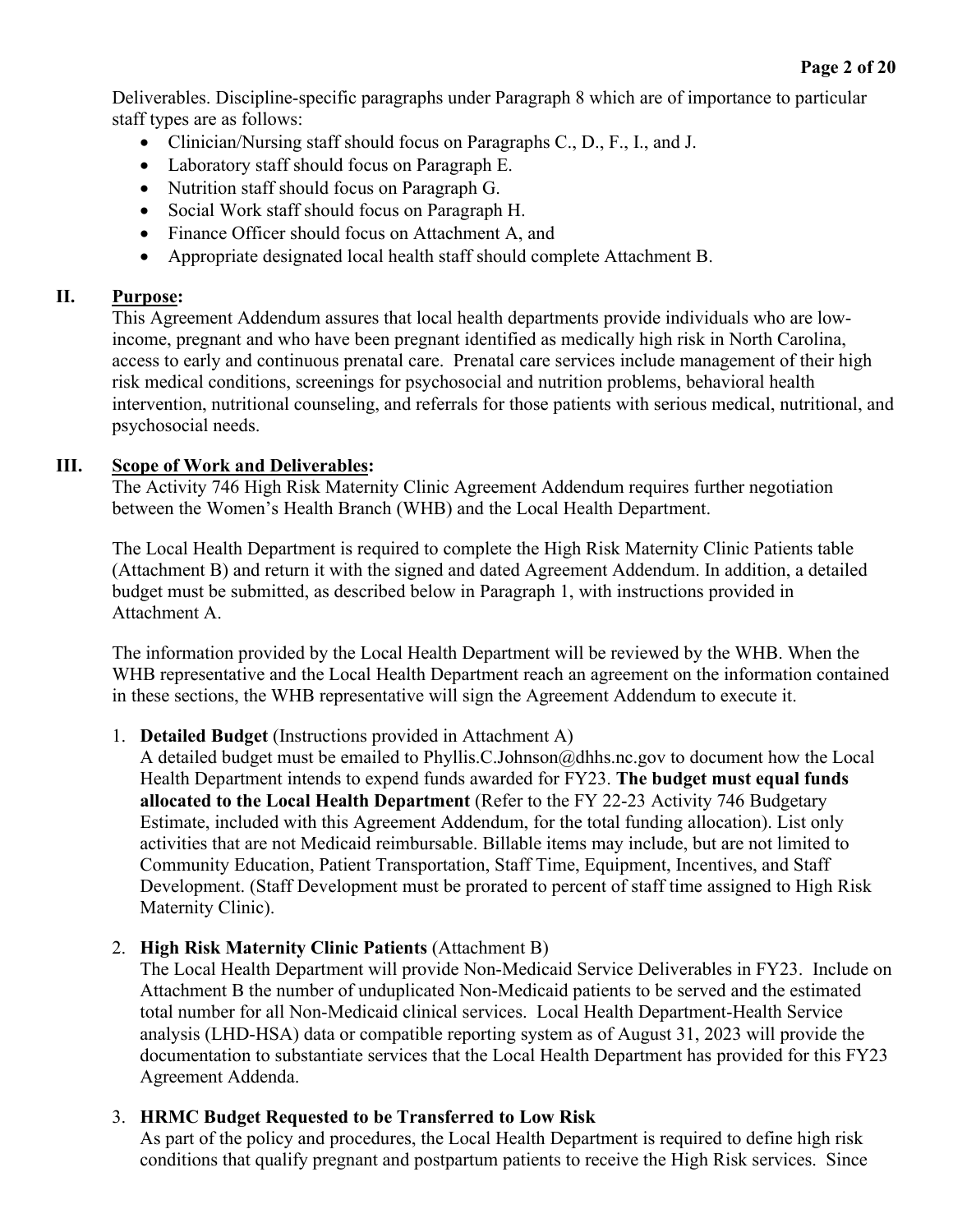this is defined locally, there may be variations by county as to whether patients are being served in High Risk or Low Risk Maternity Clinics. Therefore, the Local Health Department can move funds from High Risk to Low Risk.

Total HRMC Budget Requested to be Transferred to Low Risk Total Amount \$

Total Additional Patients to be Served in Low Risk Clinic \_\_\_\_\_\_\_\_\_\_

- 4. The Local Health Department shall ensure that maternal health services are provided to low-income patients, regardless of their ability to pay. There will be no charge for patients from households with incomes at less than 100% of the poverty level. Patients with an identified medical risk are eligible for this program. Special emphasis is placed on addressing racial disparities, in order to close the gap in fetal and infant death, as well as to promote healthier behaviors to reduce the number of high-risk pregnancies.
- 5. If the Local Health Department subcontracts out their high risk maternity clinic funds to another provider, they must provide a letter from the health director with the name and contract information of the subcontractor when they return their signed Agreement Addendum. These subcontractors are required to meet all requirements outlined in this Agreement Addendum.
- 6. The Local Health Department shall demonstrate compliance on patient and third party fees:
	- a. If a local provider imposes any charges on patients for high risk maternity services, such charges:
		- 1. Will be applied according to a public schedule of charges;
		- 2. Will not be imposed on low-income individuals or their families;
		- 3. Will be adjusted to reflect the income, resources, and family size of the individual receiving the services.
	- b. If patient fees are charged, providers must make reasonable efforts to collect from third party payors.
	- c. Patient and third party fees collected by the local provider for the provision of maternal and child health services must be used, upon approval of the program, to expand, maintain, or enhance these services. No person shall be denied services because of an inability to pay.
- 7. To be eligible for services provided by a high risk maternity clinic, patient must meet the following:
	- a. Financial eligibility requirements, if any, established by the clinic; these requirements shall not be more restrictive than the official Federal Poverty Guidelines; and
	- b. Medical eligibility requirements established by the clinic. Any changes in medical eligibility criteria must be approved by the Division of Public Health Women's Health Branch.
		- 1. A high risk maternity clinic shall provide in writing its financial and negotiated medical eligibility criteria with all referring prenatal providers in the area served. These providers shall also be informed in writing of any changes in clinic financial and medical eligibility criteria.
- 8. The Local Health Department shall:

#### **A. General Services**

A1 Obtain informed consent (receipt of patient signature) for prenatal services. (ACOG Committee Opinion, No. 439, Aug. 2009, Reaffirmed, 2015)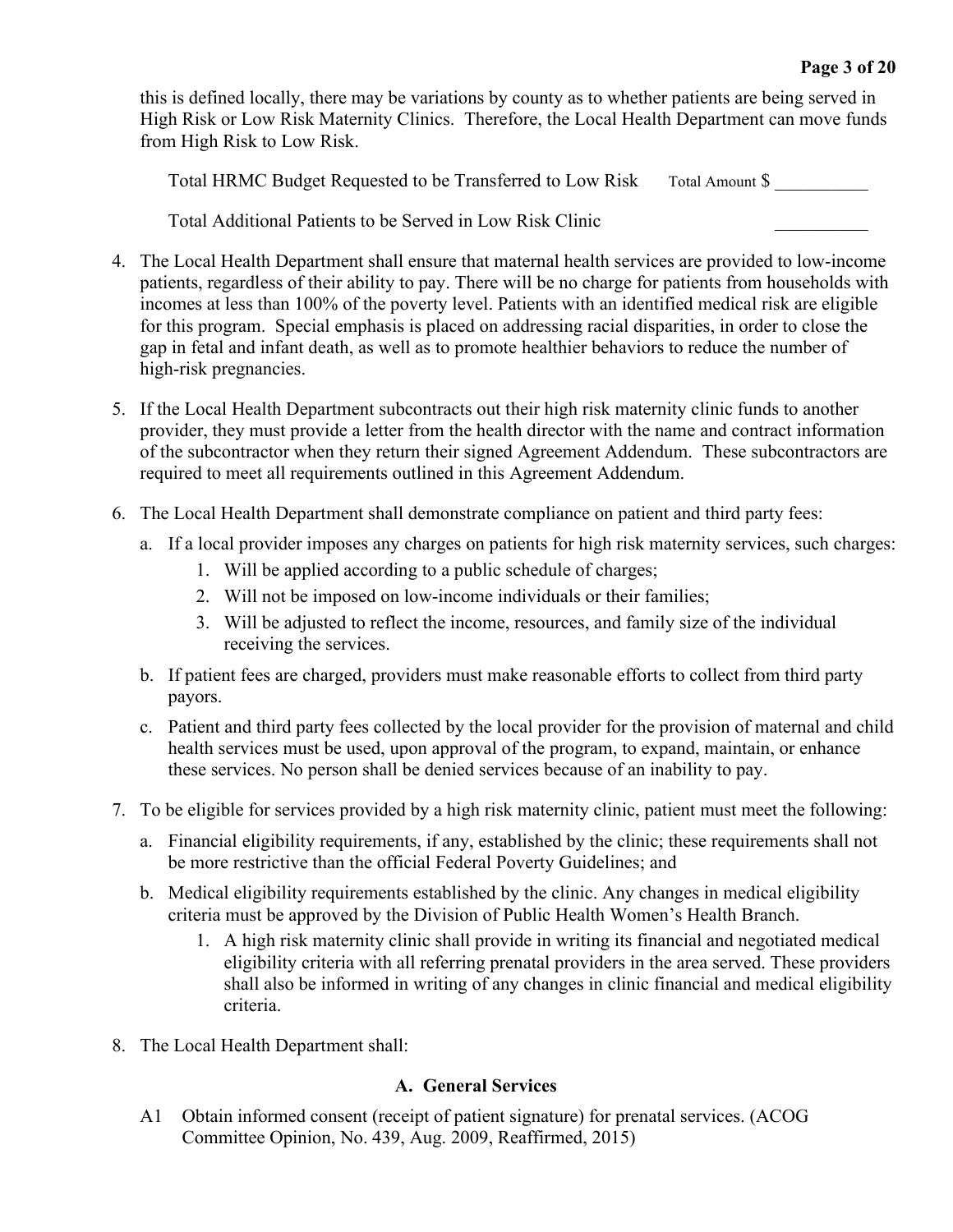- A2 Provide high risk maternity clinic services to patients referred by local health departments, at a minimum, from the agreed upon multi-county area. Interruption of services or inability to meet required quality assurance deliverables shall be reported within 14 days to the Women's Health Branch Regional Nurse Consultant.
- A3 Serve patients with high risk and moderately high risk medical conditions and provide a single consultative visit, continuing care, or co-managed care between the HRMC and the referring health department or private physician.
- A4 Maintain written agreements between the HRMC and all contracted providers and agencies detailing the duties, responsibilities and privileges in relationship to the goals and contracted services required by the HRMC. This includes written agreements with other local health departments from which the HRMC receives referrals in the catchment area, as well as agencies that are responsible for any part of the contracted services.
- A5 Provide services only to address the specific referral concern for persons referred to the HRMC for a single consultative visit (rather than continuing care). Develop a memorandum of understanding between the HRMC and the referring care provider to assure that the patient's comprehensive prenatal care needs are met. A follow-up evaluation report shall be sent to the referring source.
- A6 Provide data on the demographics and number of patients served reporting through the state's Local Health Department-Health Service Analysis (LHD-HSA) and/or a compatible data system.
- A7 Maintain a breastfeeding-friendly clinic environment to (US DHHS. *The Surgeon's General Call to Action to Support Breastfeeding*; 2011, Action 9, p. 46); ACOG Committee Opinion, No. 570, August 2013, Reaffirmed 2016):
	- a. Avoid passive promotion of formula feeding. Printed materials, posters, audio-visual materials and office supplies should be free of formula product names.
	- b. Store supplies of formula, baby bottles, and nipples, out of the sight of patients.
	- c. Avoid direct promotion of formula feeding. Do not give out formula company discharge bags or other free items to patients.
	- d. Create or use educational materials that incorporate positive, culturally friendly, and consistent breastfeeding messages in all relevant educational materials, outreach efforts, and educational activities.
	- e. Create or use materials that are free of formula company advertising (company names, logos).
	- f. Create or use materials that are free of language that may undermine patients' confidence in the ability to breastfeed.

# **B. Quality Assurance**

#### *Provide the following as indicated by policy, procedure, or documentation:*

- B1 Assure the clinic is operated under the direct, on-site supervision of a board-certified OB/GYN and have an identified perinatologist available for referral. (Guidelines for Perinatal Care, 8th ed., pp. 7-8)
- B2 Augment care with advanced practice practitioners as prescribed by a physician. (Guidelines for Perinatal Care, 8th ed., pp. 43-48)
- B3 If the local health department offers NST services, these services must be provided by an experienced licensed healthcare professional to perform a Non-Stress Test (NST) when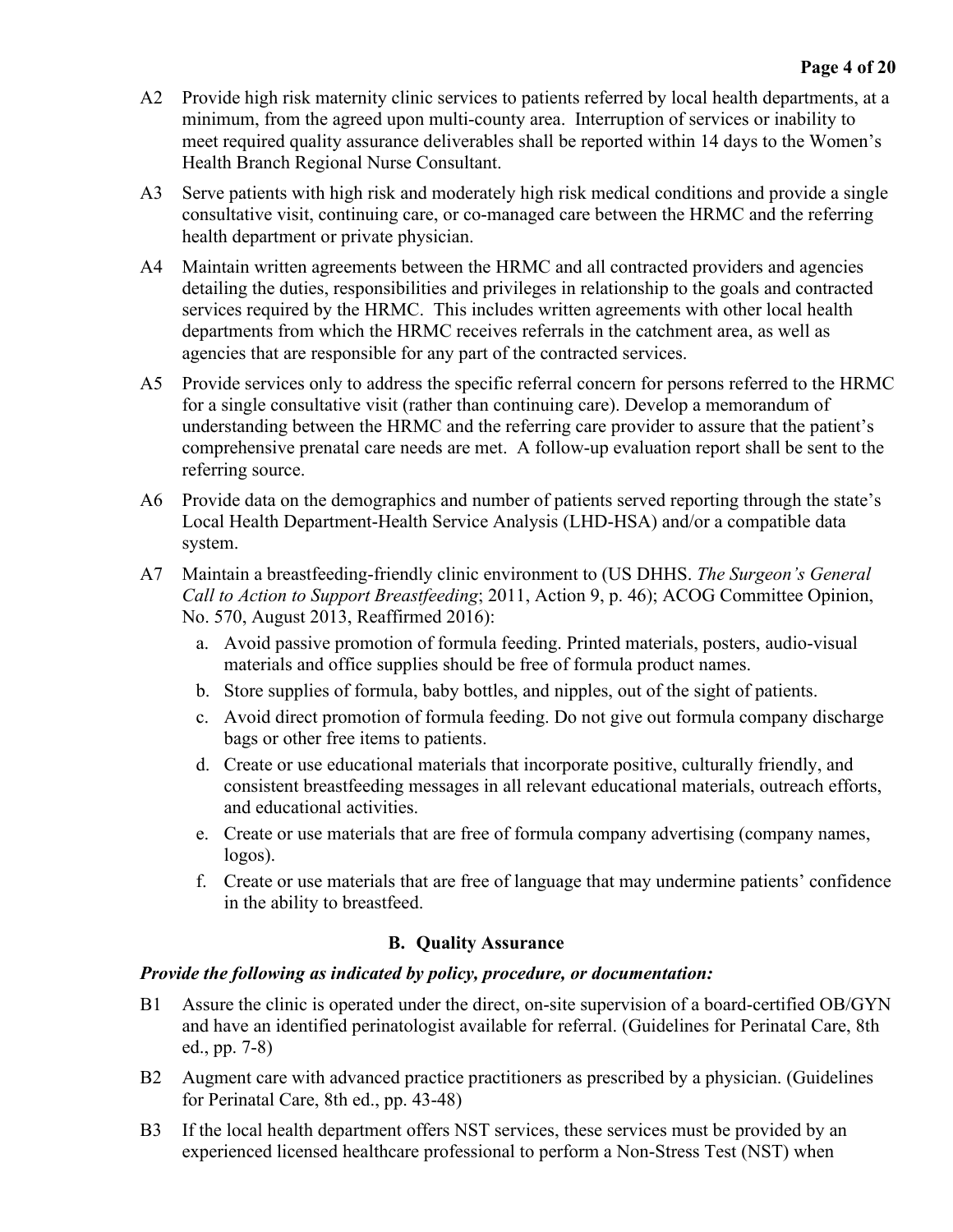indication warrants. These healthcare professionals include: Registered Nurses (RNs), Certified Nurse-Midwives, Nurse Practitioners, Clinical Nurse Specialists, Physicians, and Physician Assistants. Documentation of fetal monitoring training is required every two years for RNs. (JOGNN, No. 44, pp. 683-686; (2015); ACOG Practice Bulletin, No 229, June 2021; Guidelines for Perinatal Care, 8th ed., pp. 198-202)

- B4 Provide comprehensive clinical assessments for all clients by a Licensed Clinical Social Worker (LCSW) or Licensed clinical Social Worker – Associate (LCSW-A) as indicated by Maternal Health History Forms C1 & C2 in combination with validated screening tools.
- B5 Provide nutrition assessments for all clients and counseling as needed by a Registered Dietitian or Licensed Dietitian/ Nutritionist (RD or LDN).
- B6 Provide services in accordance with ACOG guidelines on high risk maternity care to help assure that patients at high-risk for experiencing an infant or fetal death receive appropriate care.
- B7 Conduct annual quality assurance review to assure policies and procedures are carried out.
- B8 Report interruption of services or inability to meet quality assurance deliverables within 14 days to the Maternal Health Nurse Consultant.
- B9 Demonstrate excellence in customer friendly services as evidenced by annual patient satisfaction surveys.
- B10 Have all its staff, clinical and non-clinical, participate in at least one training annually focused on health equity, health disparities, or social determinants of health to support individual competencies and organizational capacity to promote health equity.
- B11 Have the provision of active electronic mail membership and direct access to the Internet for the maternity nurse supervisor, LCSW, and nutritionist. HRMC funds can be used to finance and maintain hardware, software and subscription linkage to the current local market values.
- B12 Use interpreter services for all high risk programs when appropriate.

#### **C. Policies/Procedures**

- C1 Develop and follow a policy/procedure/protocol that describes the agency's system for flagging charts of patients who need special diagnostic tests or therapeutic services, or who have an abnormal laboratory result for which follow-up must be assured.
- C2 Develop and follow a policy/procedure/protocol that describes the agency's system for assuring that the multi-disciplinary staff function as a team. Policies for provision of multidisciplinary team meetings, including all the disciplines (e.g., social work, nutrition, nursing) providing care within the HRMC. (*Guidelines for Perinatal Care*, 8<sup>th</sup> ed., pp. 7-8)
- C3 Develop and follow a policy/procedure/protocol for mechanisms for patient referral and coordination of services among agencies, hospitals, other providers and written agreements with referring agencies.
- C4 Develop and follow a policy/procedure/protocol that lists the high-risk conditions the HRMC accepts on referral and describe the agency's outpatient management of the prenatal conditions served.
- C5 Develop and follow a policy/procedure/protocol that describes the agency's psychosocial and nutritional risk screening process, referrals to the HRMC LCSW and RD/LDN, and the provision of clinical social work and nutrition services to high-risk maternity patients.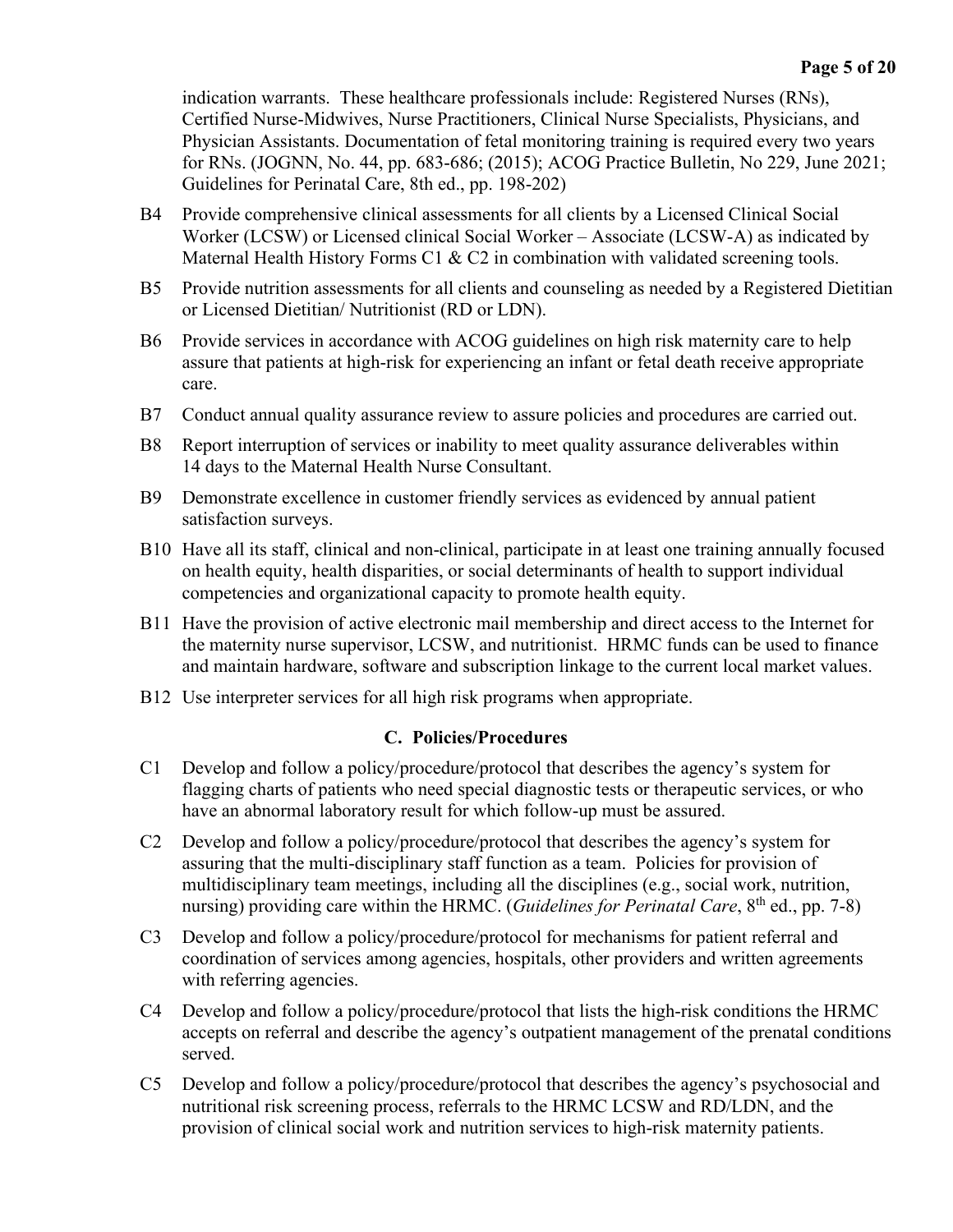- C6 Develop and follow a policy/procedure/protocol that describes the agency's completion of the modified 5Ps validated screening tool, at the initial prenatal visit and at the postpartum visit to identify patients with substance use concerns and refer (if indicated) for subsequent follow-up. If the Pregnancy Risk Screen is completed at the initial prenatal visit, the modified 5Ps screening is included. The modified 5Ps may be repeated at any point during pregnancy at the provider's discretion. (*JOGNN*, No 46, pp. 794-796 (2017); *JOGNN*, No. 44, pp. 155-157 (2015); ACOG Committee Opinion, No. 721, October 2017, Interim Update; Committee Opinion, No. 633, June 2015; *Guidelines for Perinatal Care*, 8<sup>th</sup> ed., pp. 136-137)
- C7 Develop and follow a policy/procedure/protocol that describes the agency's process for testing of prenatal patients for substance use, if the agency uses laboratory testing for this purpose. Laboratory testing for the presence of drugs is not recommended universally. Routine screening for substance use disorders should be applied equally to all people, regardless of age, sex, race, ethnicity, and socioeconomic status. Routine screening for substance use disorder can be accomplished by way of validated questionnaires and a conversation with patients. Routine laboratory testing of biologic samples is not best practice. If risk indicators are identified, the testing process must include assurance of confidentiality and an informed written consent shall be obtained. (*JOGNN*, No. 44, pp. 155-157 (2015); ACOG Committee Opinion, No. 633, June 2015, Reaffirmed 2018; *Guidelines for Perinatal Care*, 8<sup>th</sup> ed., pp. 136-137, 176-182)
- C8 Develop and follow a policy/procedure/protocol for the identification, follow-up and referral as indicated for pregnant and postpartum patients who are experiencing interpersonal violence. The minimum standard for identification is the use of the screening questions found on Maternal Health History Forms C1 and C2. Screening questions should be administered at the first prenatal contact, each trimester and postpartum. (*JOGNN*, No. 44, pp. 405-408, (2015); ACOG Committee Opinion, No. 518, February 2012, Reaffirmed 2019; *Guidelines for Perinatal Care*,  $8^{th}$  ed., pp. 183-185)
- C9 Develop and follow a policy/procedure/protocol for documenting the universal prenatal screening of vaginal/rectal Group B Streptococcal (GBS) colonization of all patients at 36-38 weeks gestation unless already diagnosed with positive GBS bacteriuria. If Group B Strep (GBS) is identified during routine urine culture, repeat screening at 36-38 weeks is not indicated (except in patients who are penicillin allergic, needing sensitivities). GBS in routine urine culture is treated per normal culture guidelines [>100K colony count]. (CDC MMWR, November 19, 2010, v. 59, No. #RR-10; *Guidelines for Perinatal Care*, 8<sup>th</sup> ed., pp. 160, 164) Policy should include process for transferring results to the delivering hospital. All prenatal clinics providing prenatal care through 36-38 weeks are required to have this policy. (ACOG Committee Opinion, No. 797, Feb. 2020; *Guidelines for Perinatal Care*, 8<sup>th</sup> ed., pp. 160, 164)
- C10 Develop and follow a policy/procedure/protocol for assessing prenatal clients for immunity to Rubella and Varicella and a process for provision or referral for Rubella and Varicella vaccine during postpartum if patient not immune. Rubella and Varicella immunity status must be assessed at the initial prenatal appointment. Patients who have written official documentation of vaccination with 1 dose of live rubella, MMR, or MMRV vaccine at age 1 year or older, or who have laboratory evidence of immunity are considered to be immune to Rubella.

1. Patients who have written official documentation of vaccination with 2 doses of varicella vaccine, initiated at age 1 year or older and separated by at least one month; laboratory evidence of immunity or laboratory confirmation of disease or history of healthcare provider diagnosis of varicella or herpes zoster disease are considered to be immune to varicella. Patients who are not immune to rubella and/or varicella must be referred for or provided appropriate vaccination during the postpartum period. (*Guidelines for Perinatal Care*, 8<sup>th</sup> ed. pp. 134-135, 164-166, 283, 519-524; CDC *Pink Book*, Chapter 20 & 22)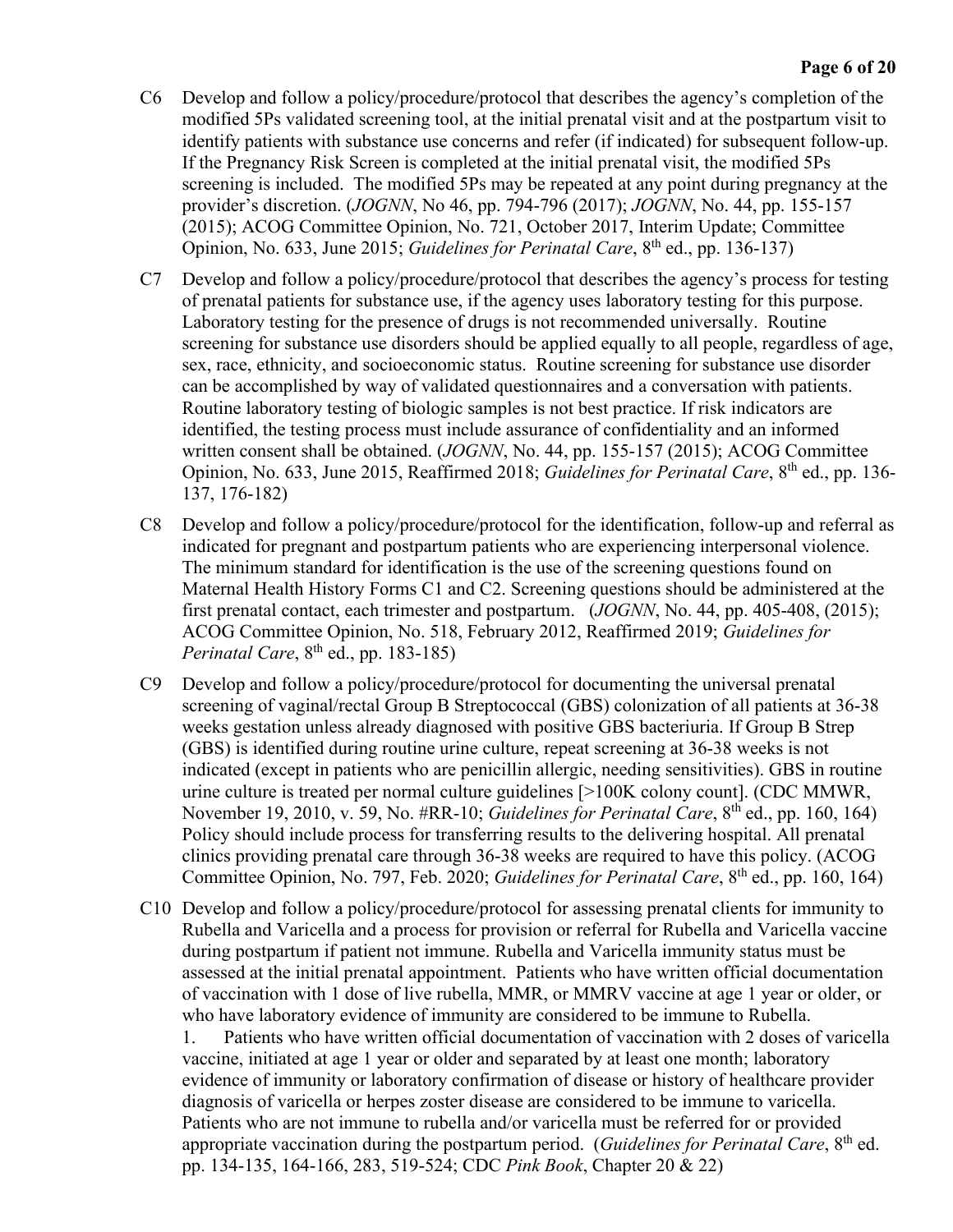- C11 Develop and follow a policy/procedure/protocol for fetal fibronectin testing for asymptomatic patients at high risk for preterm delivery due to a previous preterm delivery or a current multifetal gestation and for patients with symptoms suggestive of preterm labor. There is no requirement that the fetal fibronectin test be utilized in the clinic, but agencies may elect to do so in consultation with their Medical Directors. It is not appropriate to utilize this test for routine screening of asymptomatic low risk patients, nor should it be utilized in any event before 24 weeks 0 days, and no later than 34 weeks 6 days of gestation, in the presence of ruptured membranes or when cervical dilation is greater than or equal to 3 cm. (ACOG Practice Bulletin, No. 171, October 2016, Reaffirmed 2020; Practice Bulletin, No. 130, October 2012, Reaffirmed 2016, Reaffirmed 2018; *Guidelines for Perinatal Care*, 8<sup>th</sup> ed. pp. 235-236, 339)
- C12 Develop and follow a policy/procedure/protocol for regular communication and follow-up for prenatal patients co-managed by the HRMC and another provider. Follow-up reports are required to be sent to the referring source of care.
- C13 Develop and follow a policy/procedure/protocol for documenting services for persons receiving continuing care in HRMCs (in HRMC or current low risk prenatal medical record). These requirements reflect minimum expectations. The actual content of care, beyond these minimal standards, provided to any individual patient must be governed by appropriate clinical practice and the specific needs of the patient.
- C14 Develop and follow a policy/procedure/protocol for completion of a validated depression screening tool: (1) at the initial prenatal visit and as indicated by patient's response to the interval psychosocial screening in the  $2<sup>nd</sup>$  or  $3<sup>rd</sup>$  trimester and (2) at postpartum visit. A validated screening tool can be either the PHQ-9 or the Edinburgh Postnatal Depression Scale (EPDS). Policy should include referral and follow-up processes, if indicated by the screening tools. (*JOGNN*, No. 44, pp. 687-689, (2015); ACOG Committee Opinion, No. 757, November 2018; *Guidelines for Perinatal Care,* 8th ed., pp. 183, 294-298)
- C15 Develop and follow a policy/procedure/protocol for providing the 5As (Ask, Advise, Assess, Assist, and Arrange) counseling approach for tobacco cessation and electronic nicotine delivery systems for all patients. Process must include facilitation of a referral to Quitline NC (1-877-QUIT-NOW) or a community resource. Another resource is the "Guide for Helping to Eliminate Tobacco Use and Exposure for Women, June 2016." [https://whb.ncpublichealth.com/docs/2016-GuideforCounselingWomenWhoSmoke.pdf.](https://whb.ncpublichealth.com/docs/2016-GuideforCounselingWomenWhoSmoke.pdf) (*JOGNN*, No. 46, pp. 794-796, (2017); ACOG Committee Opinion, No. 807, May 2020 ; Committee Opinion, No. 503, September 2011, Reaffirmed 2017; *Guidelines for Perinatal Care*, 8<sup>th</sup> ed., pp. 136-137, 178-179)
- C16 Develop and follow a policy/procedure/protocol for all standing orders or protocols developed for nurses in support of this program must be written in the North Carolina Board of Nursing format. All local health departments shall have a policy in place that support nurses working under standing orders. [https://ncpublichealthnursing.org/wp-contient/uploads/2020/10/PHN-](https://ncpublichealthnursing.org/wp-contient/uploads/2020/10/PHN-Manual_Standing-Orders-10012020-Final.pdf)Manual Standing-Orders-10012020-Final.pdf

# **D. Prenatal and Postpartum Services**

#### Prenatal:

- D1 Assess and document the following minimum health history (hx) components at the initial prenatal visit. Documentation of additional components should be clearly stated in the medical record:
	- a. Medical (including family medical history);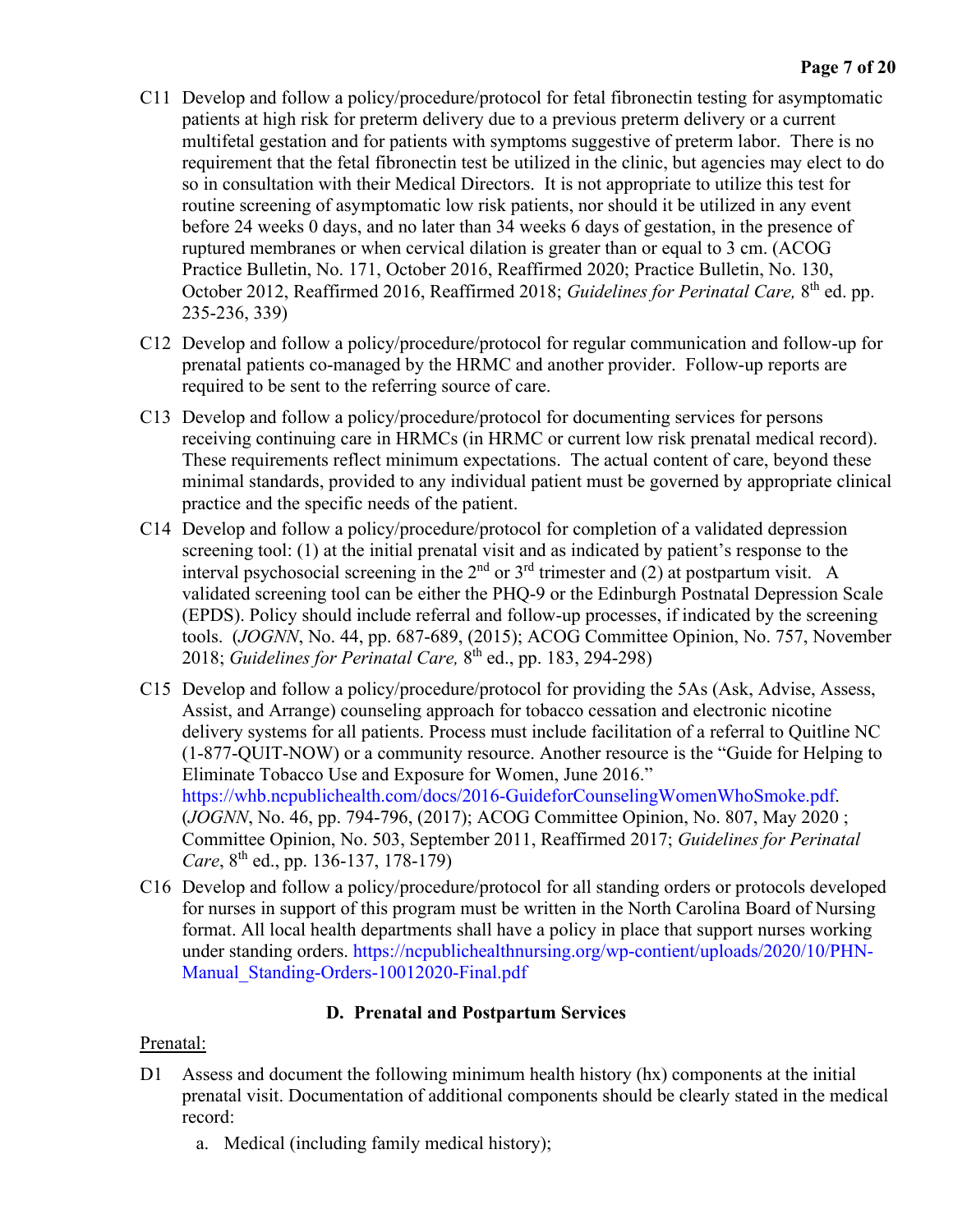- b. Surgical;
- c. Neurologic;
- d. Immunity and immunization (Seasonal Influenza, Tdap, Rubella, Hepatitis B, Varicella);
- e. Substance use (including alcohol, tobacco or electronic nicotine delivery systems, prescription medications and all illegal drugs);
- f. Current medications (prescription, non-prescription, and herbal supplements/remedies);
- g. Menstrual/last menstrual period;
- h. Contraceptive;
- i. Infection;
- j. Gynecologic and obstetrical;
- k. Behavioral health conditions;
- l. Nutritional status, as per nutrition screening;
- m. Genetic history (both maternal and paternal);
- n. Risk factors for STIs;
- o. Socioeconomic status;
- p. Education level;
- q. Environmental exposures (including environmental tobacco smoke [ETS] or electronic nicotine delivery systems and lead exposure).
- r. Estimated date of delivery (EDD) confirmation (ACOG Committee Opinion, No. 700, May 2017; *Guidelines for Perinatal Care* 8th ed., pp. 154-156)

[\(https://www.cdc.gov/nceh/lead/publications/leadandpregnancy2010.pdf\)](https://www.cdc.gov/nceh/lead/publications/leadandpregnancy2010.pdf) (*Guidelines for Perinatal Care* 8th ed., pp. 150-153, 581-589)

- D2 Assess and document the following minimum physical examination components. Documentation of additional components should be clearly stated in the medical record:
	- a. Head, ears, nose and throat (HENT);
	- b. Eyes
	- c. Teeth
	- d. Thyroid;
	- e. Lungs;
	- f. Breast;
	- g. Heart;
	- h. Cervix:
	- i. Abdomen;
	- j. Extremities;
	- k. Skin;
	- l. Lymph nodes;
	- m. Pelvis (including uterine size or fundal height);
	- n. Blood pressure.

Pre-pregnancy body mass index (BMI) must be calculated to determine the recommended gestational weight gain range (patient specific) and shared with the patient to guide care. (ACOG Committee Opinion, No. 548, January 2013 Reaffirmed 2020; *Guidelines for Perinatal Care*, 8<sup>th</sup> ed., pp. 185-190)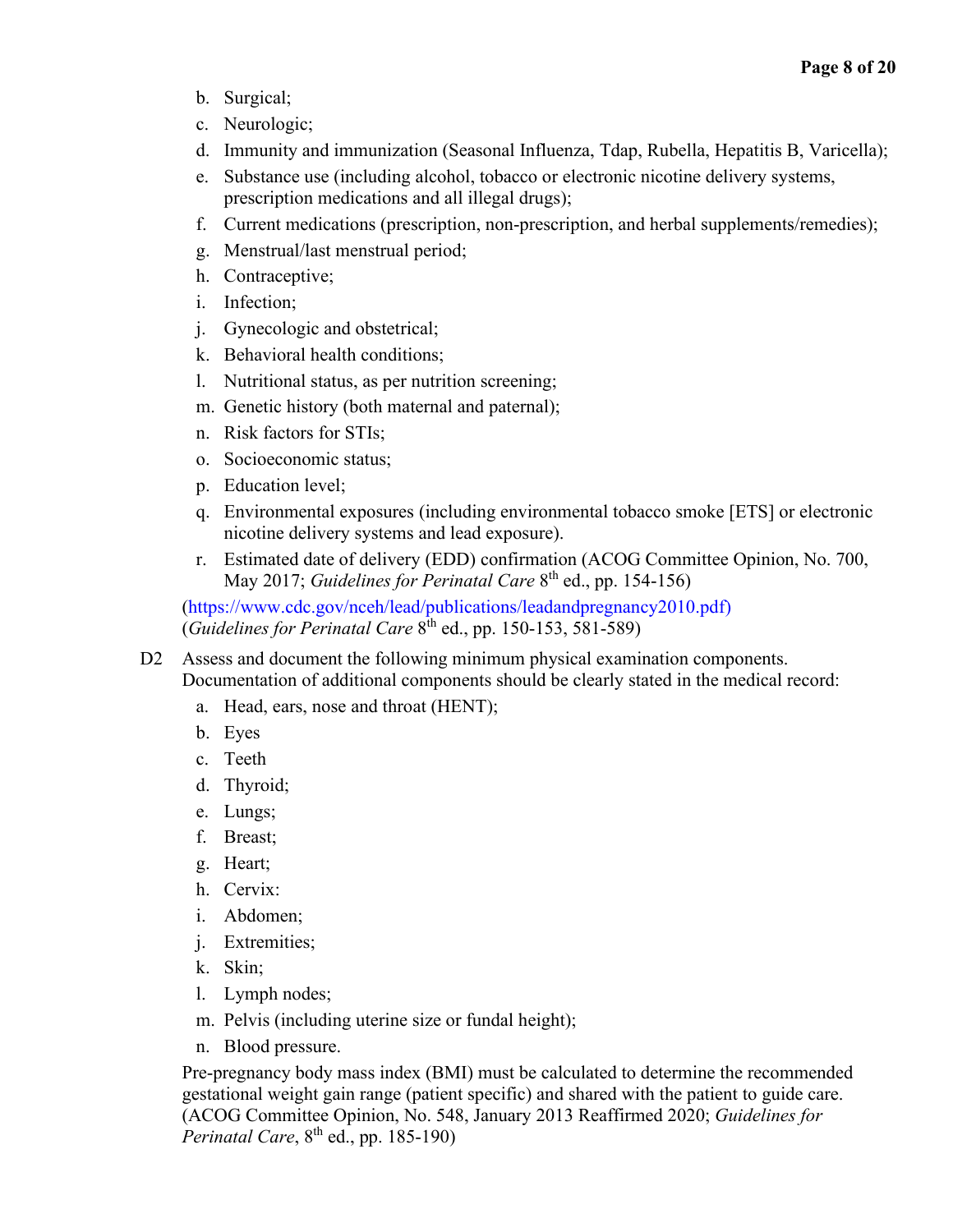- D3 Assess and document the following minimum components on all subsequent routine scheduled visits. Documentation of additional components should be clearly stated in the medical record:
	- a. Interim history/routine screening questions (fetal movement, contractions, rupture of membranes, vaginal bleeding);
	- b. Weight, as per recommended gestational weight gain range (patient specific);
	- c. Blood pressure;
	- d. Fetal heart rate;
	- e. Fundal height;
	- f. Fetal presentation greater than or equal to 36 weeks by Leopold's Maneuver. (*Guidelines for Perinatal Care*, 8<sup>th</sup> ed., p. 153
	- g. Other assessments if indicated (cervix, edema, etc.)
- D4 Complete and document the following psychosocial screening:
	- a. The 5As (Ask, Advise, Assess, Assist, and Arrange) counseling approach for tobacco cessation and electronic nicotine delivery systems for all pregnant patients.
	- b. The Pregnancy Risk Screening form or the modified 5Ps validated screening tool at the initial visit to evaluate for substance use and refer for subsequent follow-up if indicated.
	- c. The Maternal Health History form, Part C-1 (DHHS 4158 or 4159), and either the PHQ-9 or the Edinburgh Postnatal Depression Scale (EPDS) at the initial prenatal visit.
	- d. The PHQ-9 or Edinburgh Postnatal Depression Scale (EPDS) should be repeated if indicated on the Maternal Health History form, Part C-2 (DHHS 4160) in the  $2<sup>nd</sup>$  and  $3<sup>rd</sup>$ trimesters; the PHQ-9 or Edinburgh Postnatal Depression Scale (EDPS) and IPV screening may be repeated at any point during pregnancy at provider's discretion.
- D5 Follow-up and document:
	- a. Missed appointments (re-schedule as indicated)
	- b. Referrals (*Guidelines for Perinatal Care*, 8th ed., pp. 7-8)
	- c. Patient was referred for postpartum examination
- D6 Hospitalize patients when needed in order to treat/monitor their high risk conditions.  $(Guidelines for Perinatal Care, 8<sup>th</sup> ed., pp. 8-33, 329-343)$
- D7 Assure delivering hospital is able to provide a level of care appropriate to the patient's high risk condition. (*Guidelines for Perinatal Care*, 8<sup>th</sup> ed. pp. 8-33)

#### Postpartum Clinic Appointment:

- D8 A comprehensive postpartum exam should be done preferably by 6 weeks and no later than 12 weeks after delivery. Complete and document the following, including which clinic the postpartum clinical appointment occurred (Maternal Health or Family Planning):
	- a. Follow-up for missed postpartum appointments.
	- b. Postpartum follow-up for diagnosed high risk conditions. Documentation will indicate that the care provided, or referral facilitated (inter/intra-agency) to the appropriate provider. (*Guidelines for Perinatal Care*, 8<sup>th</sup> ed., pp. 296-298)
	- c. The 5As (Ask, Advise, Assess, Assist, and Arrange) counseling approach for tobacco cessation and electronic nicotine delivery systems for all postpartum patients.
	- d. Screen for postpartum depression with either the Edinburgh Postpartum Depression Scale (EPDS) or PHQ-9 validated screening tool. (*JOGNN*, No. 44, pp. 687-689 (2015); ACOG Committee Opinion, No. 757, November 2018; *Guidelines for Perinatal Care,* 8th ed., pp. 183, 294-298)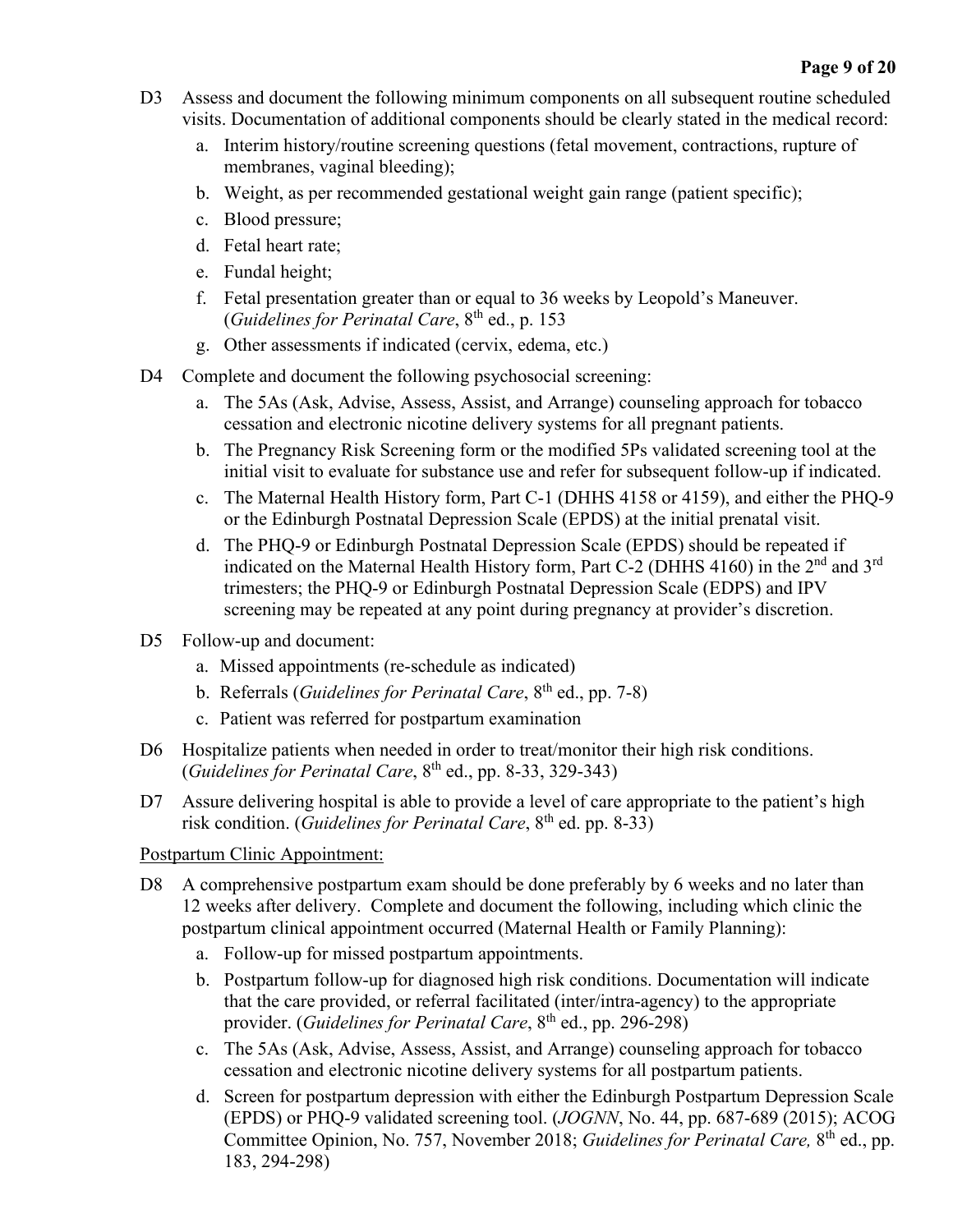- e. Screen for Interpersonal Violence.
- f. Screen for substance use with the modified 5Ps validated screening tool to identify, refer (if indicated) for subsequent follow-up. (ACOG Committee Opinion, No. 807, May 2020; Interim Update; Committee Opinion, No. 633, June 2015; *Guidelines for Perinatal Care*,  $8<sup>th</sup>$  ed., pp. 136-137)
- g. Postpartum Gestational Diabetes Mellitus (GDM) follow-up testing for all GDM patients defined by ACOG as a 4-12 weeks postpartum Fasting Blood Glucose or 75-g 2hr Oral Glucose Tolerance Test. Appropriate long-term sequela counseling should also be performed. (Guidelines *for Perinatal Care*, 8th ed., pp. 314-315)
- h. Reproductive life planning counseling to include plans for future childbearing and selection of a contraceptive method to prevent pregnancy and /or promote healthy birth spacing. [\(www.cdc.gov/preconception/women.html;](http://www.cdc.gov/preconception/women.html) *Guidelines for Perinatal Care*, 8th ed., pp. 134, 288-294, 297)
- i. Refer to a primary care provider at the conclusion of obstetrical care as indicated. (ACOG Committee Opinion, No. 736, May 2018; *Guidelines for Perinatal Care*, 8<sup>th</sup> ed., p. 298)

#### **E. Laboratory and Other Studies**

#### *Provide and document the following:*

- E1 Syphilis screening must be performed at the following: the initial appointment, between 28-30 weeks, and when symptomatic. (CDC MMWR, June 5, 2015, v. 64, No. #RR-3, pp. 43-65; 10A NCAC 41A.0204 (d); *Guidelines for Perinatal Care*, 8th ed., pp. 159-162, 542-548)
- E2 Hepatitis B screening at the initial appointment, unless known to be infected. (CDC MMWR, June 5, 2015, v. 64, No. #RR-3, pp. 43-65; 10A NCAC 41A. 0203 (d)(l); *Guidelines for Perinatal Care*, 8<sup>th</sup> ed., pp. 159-161, 485-492)
- E3 Hepatitis C screening on all pregnant women during each pregnancy. This testing can be done at the initial obstetrical lab appointment and specimens sent to the State Lab of Public Health. If the patient is already known to have hepatitis C screening is not necessary. The NC State Lab of Public Health has authorized no cost Hepatitis C testing for all pregnant women aged 18 and older. Pregnant women below the age of 18 can still be tested, however, these specimens will need to be sent to a commercial laboratory. Screening during pregnancy is recommended unless prevalence is  $\leq 0.1\%$ . Prevalence in  $\leq 18$  years of age is  $\leq 0.1\%$  in NC at present time. Given the information on prevalence rate for those <18 in the state, agencies will not be held out of compliance of the Agreement Addenda when HCV testing is not performed on those under 18. (NC Communicable Disease Branch Hep B/C Surveillance Report Aug 2019) (CDC MMWR, April 10, 2020, v. 69 No RR-2 pp 1-17, ACOG Practice Advisory April 2020)
- E4 Human Immunodeficiency Virus (HIV) testing at the initial appointment and the third trimester (preferably before 36 weeks of gestation) unless the patient declines the test (i.e., opt-out screening G.S. 130A-148(h)). Documentation of refusal must be in the medical record. CDC MMWR, June 5, 2015, v. 64, No. #RR-3; 10A NCAC 41A. 0202(14); ACOG Committee Opinion, No 752, Aug. 2018 *Guidelines for Perinatal Care*, 8th ed., pp. 159-161, 502-510)
- E5 Neisseria Gonococcal (Gonorrhea) screening on initial appointment and repeated in the third trimester if 25 years of age or younger or greater than 25 years of age and participating in high risk behaviors such as having a new partner, multiple partners, little or no prenatal care, a STI during the current pregnancy or substance use. (CDC MMWR, June 5, 2015, v.64, No. #RR-3, pp. 11-13; 10A NCAC 41A. 0204 (e); *Guidelines for Perinatal Care*, 8<sup>th</sup> ed., pp. 159-162, 533-535)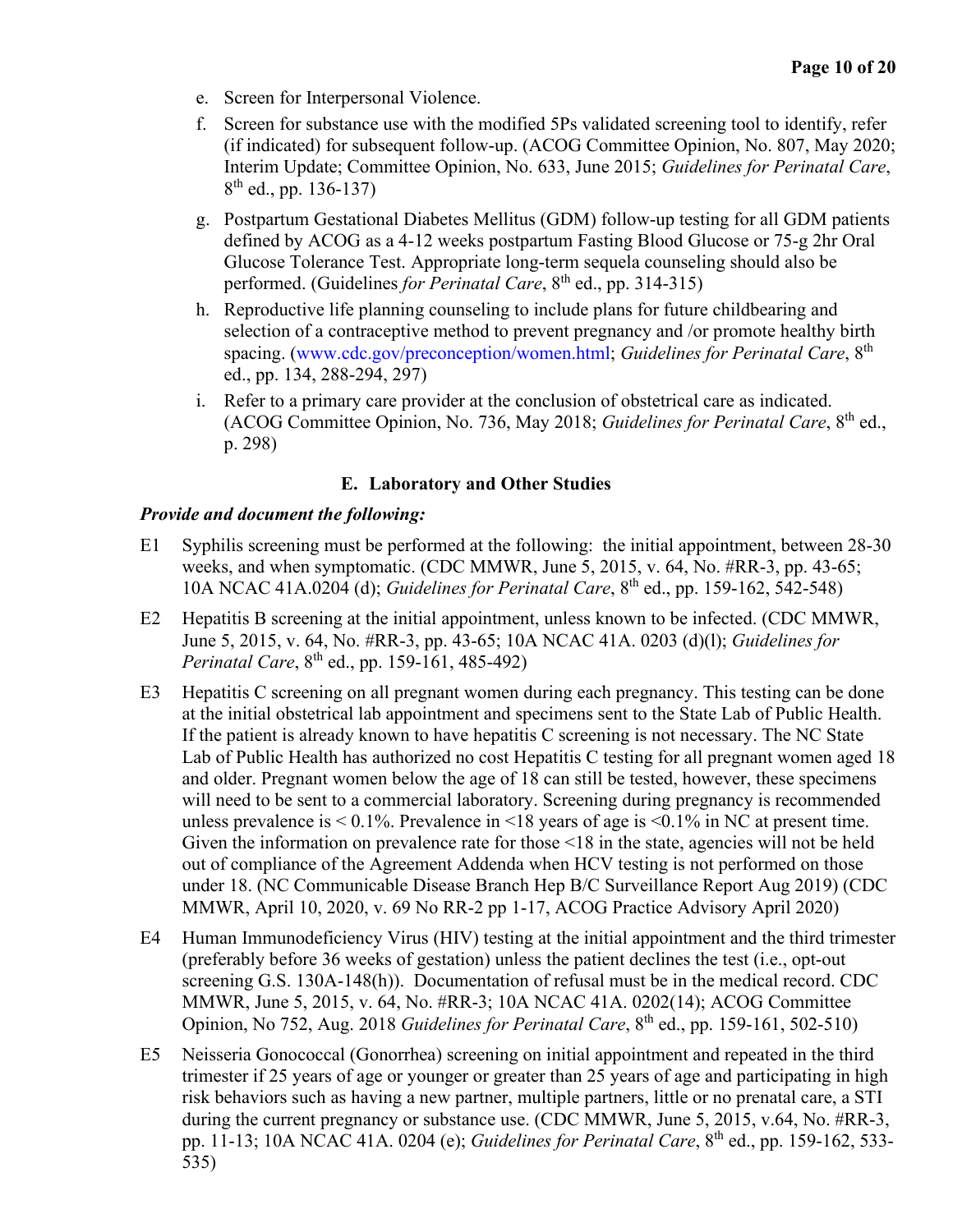- E6 Chlamydia trachomatis screening at the initial appointment and repeated in the third trimester if 25 years of age or younger; or greater than 25 years of age and participating in high risk behaviors such as having a new partner, multiple partners, little or no prenatal care, a STI during the current pregnancy or substance use. (CDC MMWR, June 5, 2015, v. 64, No. #RR-3, pp. 11-13; 10 NCAC 41A.0204 (e); *Guidelines for Perinatal Care*, 8th ed., pp. 159-162, 532- 533)
- E7 Genetic serum screening (offered or referred), prior to 20 weeks of gestation, to patients who give informed consent for the test. Patients who decline the test should have this informed refusal documented in the medical record. Patients should be offered or referred for additional genetic and aneuploidy screening tests including first screen, as area resources allow. (ACOG Committee Opinion, No. 693, April 2017; Committee Opinion, No. 478, March 2011; *Guidelines for Perinatal Care*, 8<sup>th</sup> ed., pp. 139-141, 166-175)
- E8 Blood group, Rh Determination (RhD), and antibody screening at the initial appointment. RhD-negative patients who have a positive antibody screening should be evaluated with an antibody tier. A repeat antibody screening should occur at 26-28 weeks gestation for RhDnegative patients with a negative initial antibody screening. Unsensitized RhD-negative patients (RhD-negative patients with a negative antibody screen at 26-28 weeks gestation) who may be carrying an RhD-positive fetus must be given  $Rh_0(D)$  immune globulin (RhoGam) to decrease the risk of alloimmunization. (U.S. Preventative Services Task Force, AHRQ Pub. No. 05-0566-A, November 2004; ACOG Practice Bulletin, No. 181, August 2017; *Guidelines for Perinatal Care*,  $8<sup>th</sup>$  ed., pp. 159, 163)
- E9 Rubella immunity status assessment at initial appointment. If immunity status cannot be obtained as stated in C19, titers can be drawn.
- E10 Varicella immunity status assessment at initial appointment. If immunity status cannot be obtained as stated in C19, titers can be drawn.
- E11 Cervical cytology screening for cancer s as indicated according to American Society for Colposcopy. and Cervical Pathology (ASCCP), ACOG and USPSTF guidelines. (ACOG, Practice Advisory, April 2021; [https://www.asccp.org/management-guidelines;](https://www.asccp.org/management-guidelines) https://www.uspreventiveservicestaskforce.org/uspstf/recommendation/cervical-cancerscreening)
- E12 A baseline urine dipstick for protein content to assess renal status at the initial appointment and at subsequent appointments as indicated. (*Guidelines for Perinatal Care*, 8<sup>th</sup> ed., pp. 153, 160)
- E13 Urine culture completed at initial appointment, and at subsequent appointments as indicated. (Guidelines *for Perinatal Care* 8th ed., pp. 153, 160)
- E14 Group B Strep (GBS) screening at 36-38 weeks if no GBS bacteriuria previously identified in current pregnancy. (CDC MMWR, November 19, 2010, v. 59, No. #RR-10; ACOG Committee Opinion, No. 485, April 2011, Reaffirmed 2016; *Guidelines for Perinatal Care* 8th ed., pp. 164, 237)
- E15 Hemoglobin/Hematocrit screening at the initial appointment, in the second trimester (as indicated), and in the third trimester. Patients that meet the criteria for anemia (hematocrit levels  $\leq$  33% and hemoglobin levels  $\leq$  11.0 in the 1<sup>st</sup> and 3<sup>rd</sup> trimesters, and hematocrit  $\leq$  32% and hemoglobin  $\leq 10.7$  in the 2<sup>nd</sup> trimester) should be appropriately managed. (ACOG Practice Bulletin, No. 233, August 2021; *Guidelines for* Perinatal *Care*, 8<sup>th</sup> ed., pp. 159, 306-307)
- E16 Patients with risk factors for Type 2 diabetes may be screened at the initial visit according to American Diabetes Association and ACOG guidelines. For patients who are not screened at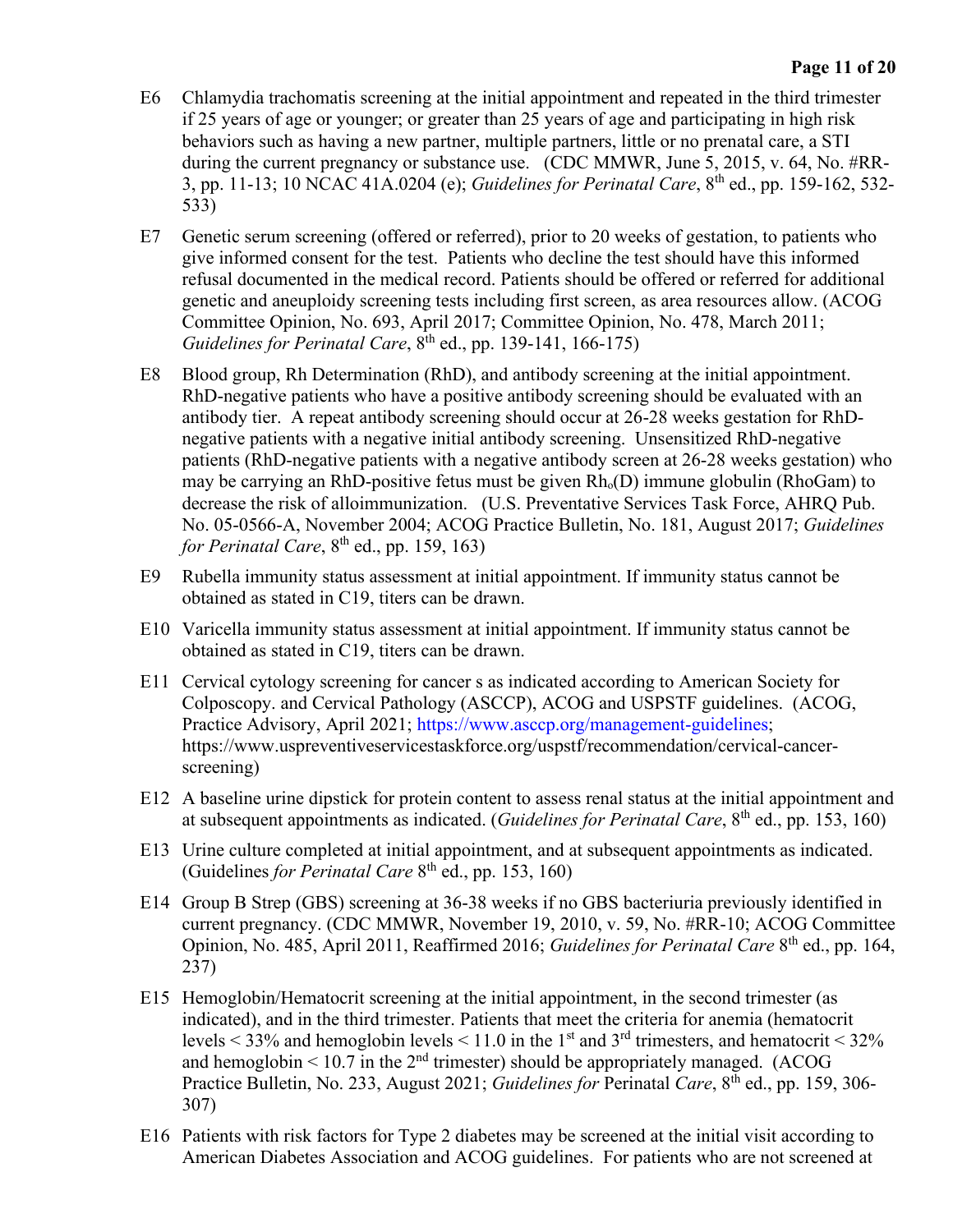the initial visit, or those who do not meet criteria for gestational diabetes at the initial visit, screen at 24-28 weeks for gestational diabetes in one of the following two options: (1) 50 grams Oral Glucose Challenge test, followed by a 3-hour, 100g Oral Glucose Tolerance Test (OGTT), if indicated; or (2) perform a 75-gram glucose 2 hours Oral Glucose Tolerance Test (OGTT). Patients with abnormal testing results should be referred to the appropriate provider for follow up. (ACOG Practice Bulletin, No. 190, Feb. 2018, Reaffirmed 2019; *Guidelines for Perinatal Care,* 8<sup>th</sup> ed., pp. 163-164, 310-314)

- E17 Hemoglobin electrophoresis screening, as indicated, or document if patient declines test. Screening for other genetic disorders (e.g., β-thalassemia, α-thalassemia, Tay-Sachs disease, Canavan disease, and familial dysautonomia (Ashkenazi Jews) should be provided or offered by referral based on the patient's racial and ethnic background and the family background (cystic fibrosis, Duchenne's muscular dystrophy, fragile X syndrome, intellectual disability). (ACOG Committee Opinion No. 691, March 2017; ACOG Practice Bulletin, No.78, January 2007, Reaffirmed 2019; *Guidelines for Perinatal Care*, 8th ed., pp. 139-141)
- E18 Lead exposure screening using the Lead and Pregnancy Risk Questionnaire (DHHS 4116E, 4116S). Provide lead testing for those who have positive screening results. [\(https://www.cdc.gov/nceh/lead/publications/leadandpregnancy2010.pdf;](https://www.cdc.gov/nceh/lead/publications/leadandpregnancy2010.pdf) ACOG Committee Opinion, No. 533, August 2012, Reaffirmed 2019; *Guidelines for Perinatal Care*, 8<sup>th</sup> ed. p. 195)
- E19 Diagnostic / monitoring tests completed (when indicated):
	- a. Assessment of Fetal Movement (i.e., Kick Counts)
	- b. Nonstress Test (NST)
	- c. Biophysical Profile (BPP)
	- d. Modified BPP (NST plus an amniotic fluid index [AFI]) (*JOGNN*, No. 44, pp. 683-686, (2015); ACOG *Guidelines for Perinatal Care*, 8th ed., pp. 199-202)
- E20 Follow-up for abnormal findings:
	- a. Manage abnormal findings as indicated.
	- b. Consult with other specialists as indicated. (*Guidelines for Perinatal Care*, 8<sup>th</sup> ed., pp. 597-600)

# **F. Medical Therapy**

#### *Provide and document the following:*

- F1 Influenza vaccine provided for all pregnant patients during influenza season as defined by the NC Immunization Branch which follows the definition of influenza season put forth by the Centers for Disease Control and Prevention (CDC). Document the date the vaccine was given or refused in the medical record. (CDC MMWR, August 23, 2019, v. 68, #RR-3; ACOG Committee Opinion, No. 732, April 2018, Reaffirmed 2019; *Guidelines for Perinatal Care*, 8th ed., pp. 164-166, 511-514)
- F2 Tetanus, diphtheria, and pertussis (Tdap) vaccine should be administered with each pregnancy, preferably between 27 and 36 weeks gestation. Document the date the vaccine was given or refused in the medical record. (ACOG Committee Opinion No. 772, March 2019; *Guidelines for Perinatal Care*,  $8<sup>th</sup>$  ed., pp. 164-166.)
- F3 Recommended use of low-dose aspirin (81 mg) initiated after the  $12<sup>th</sup>$  week of pregnancy in patients with a high risk of developing preeclampsia per U.S. Preventive Services Task Force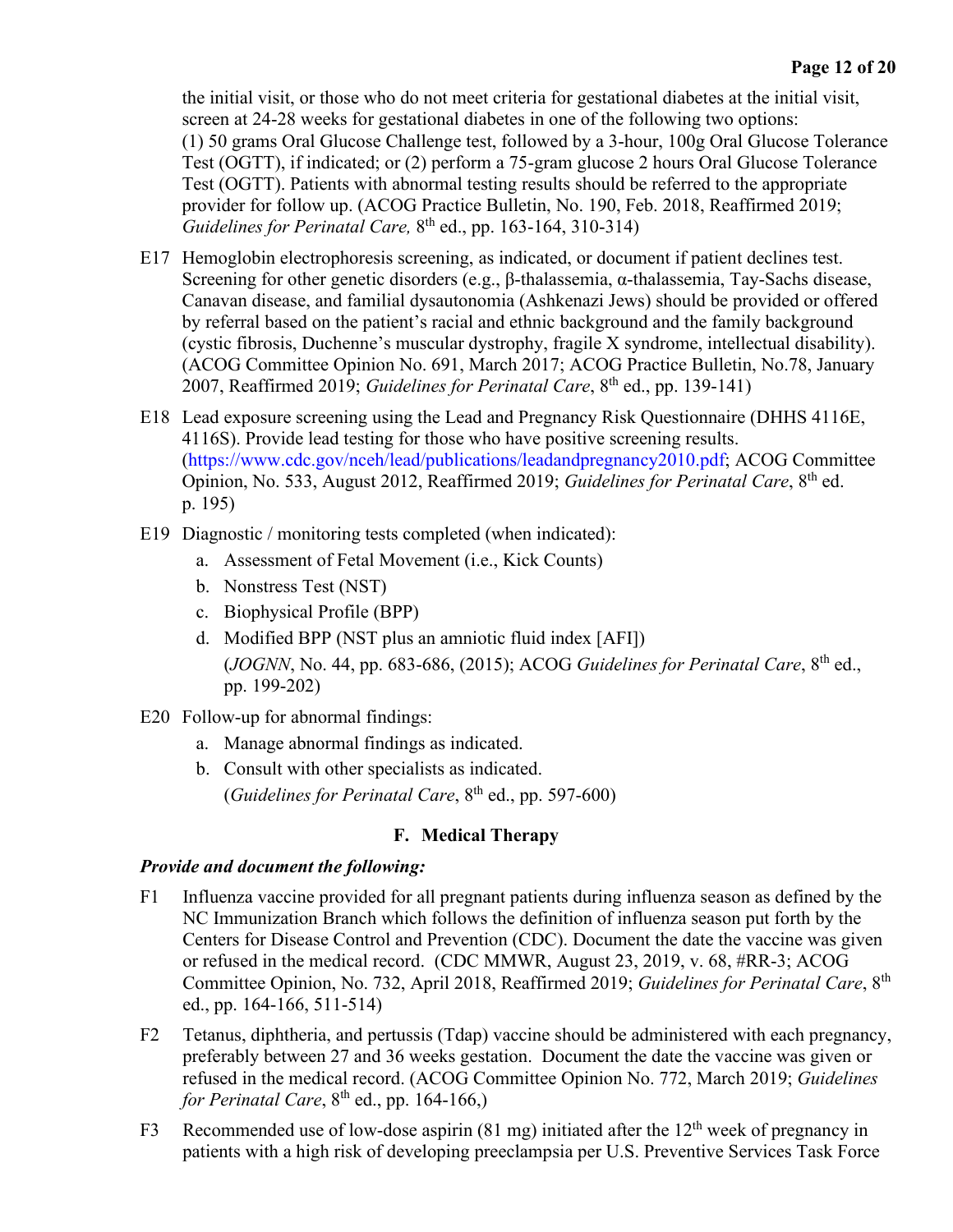Guidelines including those with a history of preeclampsia in prior pregnancy. (LeFevre, M. L. (2014). Low-dose aspirin use for the prevention of morbidity and mortality from preeclampsia: U.S. Preventive Services Task Force recommendation statement. Annals of Internal Medicine, 161, 819-826. doi: 10.7326/M14-1884; ACOG Committee Opinion, No. 743, July 2018; *Guidelines for Perinatal Care, 8<sup>th</sup> ed., pp. 152, 319-324)* 

- F4 Discussion of 17 α-Hydroxyprogesterone caproate (17P) and agreed upon plan of care for patients at very high risk of preterm birth.
- F5 SARS-CoV-2 mRNA vaccination should be recommended for all individuals who have not yet been vaccinated and for those eligible for a booster vaccine. The CDC and ACOG recommend that all pregnant and breastfeeding individuals and people thinking about becoming pregnant get vaccinated. Patients should be provided with information about how to access vaccine doses. Document the dates the vaccine was recommended and/or given and/or refused in the medical record. (ACOG Practice Advisory December 2020 Last updated July 30, 2021; [Covid-](https://www.cdc.gov/coronavirus/2019-ncov/vaccines/recommendations/pregnancy.html)[19 Vaccines While Pregnant or Breastfeeding Aug 11, 2021](https://www.cdc.gov/coronavirus/2019-ncov/vaccines/recommendations/pregnancy.html)

[https://www.cdc.gov/coronavirus/2019-ncov/vaccines/recommendations/pregnancy.html\)](https://www.cdc.gov/coronavirus/2019-ncov/vaccines/recommendations/pregnancy.html)

## **G. Nutrition Services**

#### Gestational Weight Management:

- G1 Record weight and height for all patients at the initial prenatal appointment.  $(Guidelines for Perinatal Care, 8<sup>th</sup> ed., pp. 153, 188-190)$
- G2 Determine pre-pregnancy weight and calculate body mass index (BMI). Use BMI to classify patient as underweight, normal weight, overweight or obese and assign the appropriate gestational weight gain range. Educate patient about their recommended gestational weight gain range (patient specific). (ACOG Committee Opinion, No. 548, January 2013, Reaffirmed 2020; *Guidelines for Perinatal Care*, 8th ed., pp. 188-190)
- G3 Document weight gain or loss at routine appointments and assess weight status as per assigned gestational weight gain range (i.e., document weight gain in accordance with IOM guidelines). If indicated, document counseling provided to encourage gestational weight gain within the appropriate weight gain range. (ACOG Committee Opinion, No. 548, January 2013, Reaffirmed 2020; *Guidelines for Perinatal Care*, 8th ed., pp. 188-190, 583)
- G4 Offer and document nutrition consultation to all underweight or obese patients (pre-pregnancy BMI of  $\leq$  18.5 or  $>$  30). This consultation may be accomplished by a referral to a Registered Dietitian (RD), Licensed Dietitian/Nutritionist (LDN) or Women, Infants, and Children (WIC). (ACOG Committee Opinion, No. 548, January 2013, Reaffirmed 2018; *Guidelines for Perinatal Care*, 8<sup>th</sup> ed., pp. 185-190)

#### Nutrition Screening:

- G5 Provide nutrition screening to identify nutrition problem(s) by (or if self-administered, reviewed by) a nutritionist, nurse, physician, or advanced practice practitioner at the initial appointment and updated at subsequent appointments as needed (unless a nutrition screening record was received prior to admission to HRMC). (*Guidelines for Perinatal Care*, 8th ed., pp. 185-190)
- G6 Refer to a nutritionist for an assessment and care plan in response to significant nutrition problems identified at any time during pregnancy.

Nutrition Counseling (Assessment and Management):

G7 Provide nutrition counseling by a Registered Dietitian (RD) or LDN.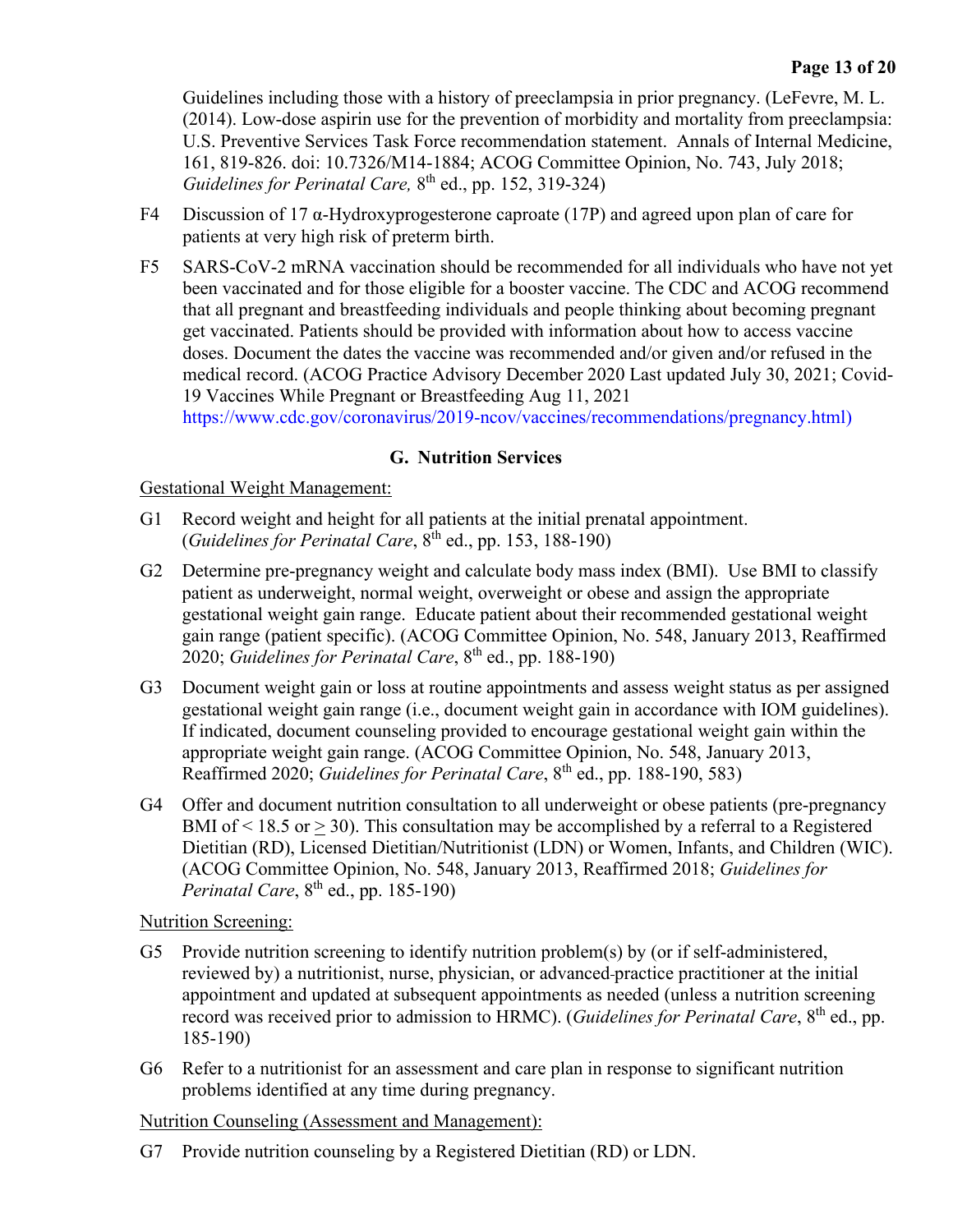- G8 Provide nutrition counseling for patients with high-risk conditions listed below (Medical Nutrition Therapy):
	- a. Conditions which impact length of gestation or birth weight where nutrition is the underlying cause such as severe anemia (Hgb <10gm/dl; Hct <30%), underweight prior to pregnancy (<18.5 BMI), inadequate weight gain during pregnancy, intrauterine growth restriction very young maternal age (under age of 16), multiple gestation, and substance use.
	- b. Metabolic disorders such as diabetes, thyroid dysfunction, maternal PKU or other inborn errors of metabolism.
	- c. Chronic medical conditions such as cancer, heart disease, hypertension, hyperlipidemia, inflammatory bowel disease, malabsorption syndromes, or renal disease.
	- d. Autoimmune diseases of nutritional significance such as systemic lupus erythematosus.
	- e. Eating disorders such as severe pica, anorexia nervosa or bulimia nervosa.
	- f. Obesity.
- G9 Develop a nutrition care plan for each identified nutrition problem.
- G10 Document appropriate follow-up for each identified nutrition problem.
- G11 Provide a prenatal supplement containing folic acid and iron. If the patient has Medicaid or third party insurance, a prescription for prenatal vitamins will be provided. For those patients without third party reimbursement, the health department shall provide the prenatal vitamins containing folic acid and iron. The health department shall document that each patient has obtained prenatal vitamins on the subsequent prenatal appointments after the initial prescription is given and refilled. (Guidelines for Perinatal Care, 8th ed., pp. 185-188)
- G12 Refer to WIC at initial appointment, if not already enrolled.

#### **H. Psychosocial Services**

Psychosocial Screening:

- H1 Utilize the Maternal Health History Forms C-1 & C-2 in combination with psychosocial risk screening tools and validated screening tools to identify psychosocial risks as follows: (*JOGNN*, No. 44, pp. 687-689, (2015); ACOG Committee Opinion, No. 630, May 2015, Reaffirmed 2016; ACOG Practice Bulletin, No. 92, April 2008, Reaffirmed 2016, Reaffirmed 2019; *Guidelines for Perinatal Care*, 8th ed., pp. 175-176, 324)
	- a. Complete the Maternal Health History form, Part C-1 (DHHS 4158 or 4159), which includes the PHQ-9 or EPDS at the initial prenatal visit.
	- b. Repeat the PHQ-9 or EPDS if indicated on the Maternal Health History form, Part C-2 (DHHS 4160) in the  $2<sup>nd</sup>$  or  $3<sup>rd</sup>$  trimester.
	- c. Facilitate referral and follow-up of patients, as indicated in the prenatal period.
	- d. In postpartum, complete the Edinburgh Postnatal Depression Screen (EPDS)or PHQ9 validated screening tool.
	- e. Facilitate referral and follow-up of patients as indicated in the postpartum period.
- H2 Complete the modified 5Ps validated screening tool, evaluate for substance use and refer for subsequent follow-up if indicated. (ACOG Committee Opinion, No. 807, May 2020; Committee Opinion, No. 633, June 2015, Reaffirmed 2018; *Guidelines for Perinatal Care*, 8th ed., pp. 136-137)
- H3 Refer to a Licensed Clinical Social Worker (LCSW), licensed by the North Carolina Social Work Certification and Licensure Board, for a comprehensive clinical assessment and care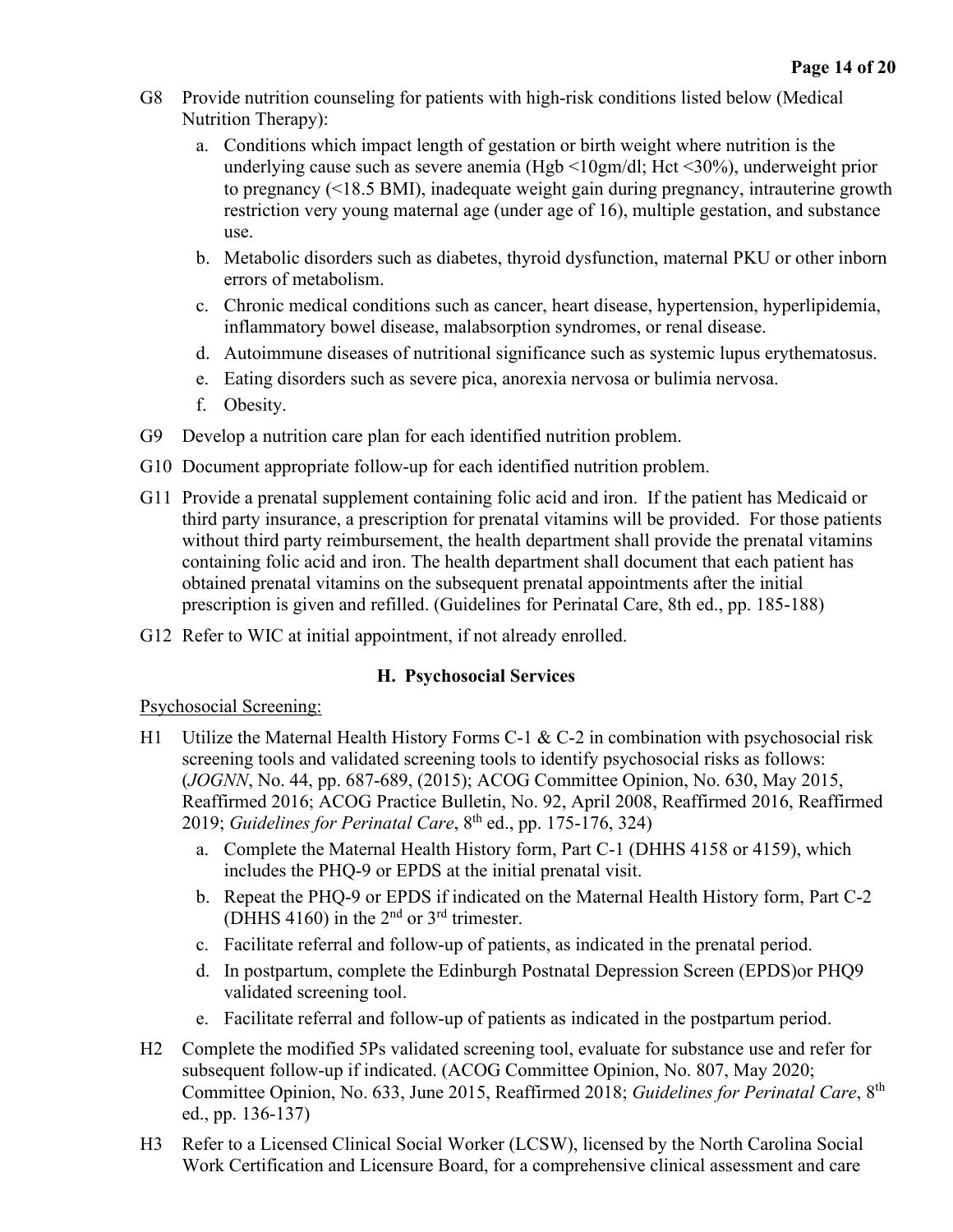plan in response to any psychosocial risks identified by Maternal Health History Forms C1 & C2 in combination with validated screening tools. Consideration for referral based off significant behavioral health history is also recommended. (*Guidelines for Perinatal Care*, 8th ed., pp. 175-185)

Psychosocial Counseling (Assessment and Management):

- H4 Provide a comprehensive clinical assessment by a LCSW for any patient referred from H3.
- H5 Develop a patient-centered care plan, based on the psychosocial assessment, for each identified psychosocial problem.
- H6 Provide counseling services by a LCSW for the identified psychosocial problem(s) and/or refer for outside services. All referrals for outside services should be documented and include the name of the referral and contact information.
- H7 Document appropriate follow-up for each identified psychosocial problem, inclusive of both those addressed by the LCSW and those referred for outside services.
- H8 Coordinate the plan of care with the patient's CMHRP Care Manager, as applicable. If the patient is not engaged with a CMHRP Care Manager, refer patient for services if Medicaid eligible.

#### **I. Patient Education**

#### *Provide and document the following:*

- I1 Education specific to high risk condition(s).
- I2 Basic prenatal education in an individual or group format. Appropriately trained members of the maternal health team can provide the education. These include nurse, nutritionist, social worker, physician, advanced practice practitioner, and a health educator. For example, if the social worker or the nutritionist provides education on a given topic, this education need not be repeated by another member of the health team. (*Guidelines for Perinatal Care*, 8<sup>th</sup> ed., pp. 6-8)
- I3 Scope of care (including what is expected at the first prenatal appointment and anticipated schedule of appointments); lab studies that may be performed; options for intrapartum care; office policies; emergency coverage and cost; and expected course of pregnancy. (*Guidelines for Perinatal Care*,  $8^{th}$  ed., pp. 150-154)
- I4 Provider coverage for labor and delivery services.
- I5 Adverse signs/symptoms of pregnancy to report to provider, including vaginal bleeding, rupture of membranes, nausea/vomiting, and decreased fetal movement.
- I6 Practices to promote health maintenance; balanced nutrition (ideal calorie intake and weight gain); exercise safety and daily activity; travel; alcohol and tobacco consumption or use of electronic nicotine delivery systems, caution about drugs (illegal, prescription, and nonprescription); use of safety belts; sauna and hot tub exposure; vitamin and mineral toxicity; prevention of HIV infection and other STIs; environmental exposure such as second hand smoke and lead; and nausea and vomiting during pregnancy. (ACOG Committee Opinion, No. 746, August 2018, Reaffirmed 2019; Committee Opinion, No. 804, April 2020, Reaffirmed 2017; ACOG Practice Bulletin, No. 189, January 2018; *Guidelines for Perinatal Care*, 8<sup>th</sup> ed., pp. 185-198)
- I7 Warning signs to terminate exercise while pregnant which include: chest pain, vaginal bleeding, dizziness, headache, decreased fetal movement, rupture of membranes, muscle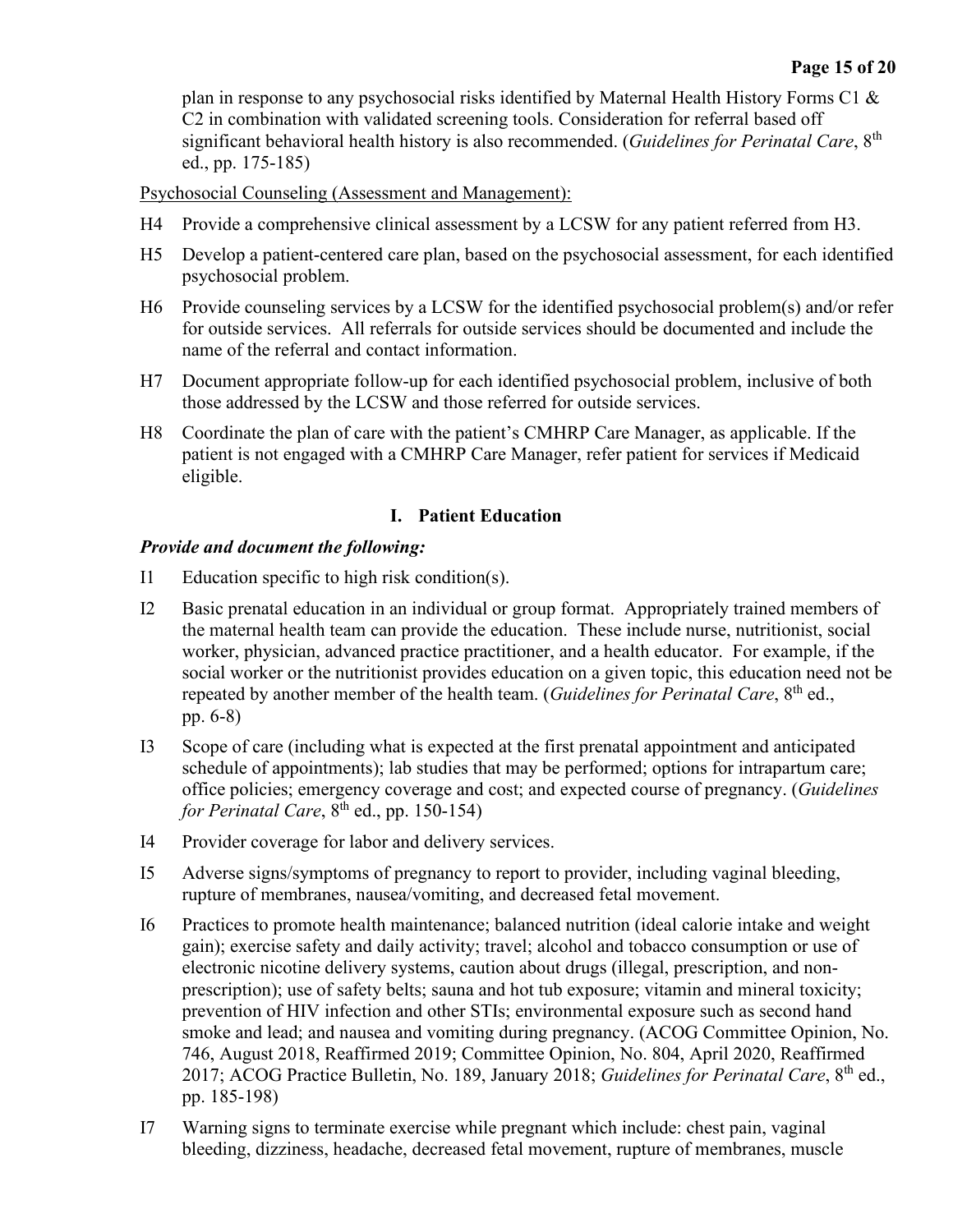weakness, calf pain or swelling, preterm labor, or regular uterine contractions. (ACOG Committee Opinion, No. 804, April 2020; *Guidelines for Perinatal Care*, 8<sup>th</sup> ed., pp. 190-191)

- I8 Educational programs available (such as childbirth education, which should provide information on labor, pain relief, delivery, infant care, and postpartum period, car seat safety, or breastfeeding). (*Guidelines for Perinatal Care*, 8th ed., pp. 211-217)
- I9 Benefits of breastfeeding and risks of not breastfeeding. (Office of the Surgeon General, Centers for Disease Control and Prevention, and Office on Women's Health. (2011). (US DHHS, *The Surgeon's General call to action to support breastfeeding; JOGNN*, No. 44, 145-149, (2015); ACOG Committee Opinion, No. 756, October 2018; *Guidelines for Perinatal Care*, 8<sup>th</sup> ed., pp .216-217, 371-379, 427)
- I10 Dangers of eating certain fish with high levels of mercury, including shark, swordfish, king mackerel and tilefish and risks associated with eating unpasteurized cheese and milk; hot dogs or luncheon meats (unless they are steaming hot); or refrigerated smoked seafood, pâtés or meat spreads. (*Guidelines for Perinatal Care*, 8th ed. pp. 194-195)
- I11 Planning for discharge and childcare; choosing the newborn's physician.
- I12 Financial responsibility to the patient for prenatal care and hospitalization (e.g., insurance plan participation, self-pay). (*Guidelines for Perinatal Care*, 8<sup>th</sup> ed., pp. 150-151)
- I13 Safe sleep education for all maternity patients. (*Guidelines for Perinatal Care*, 8th ed., pp. 398- 399)
- I14 Education on family planning method options. (*Guidelines for Perinatal Care*, 8th ed., pp. 134, 288-294)
- I15 Provide education on postpartum warning signs and symptoms and when to alert provider or to seek care at the nearest emergency department. (ACOG Committee Opinion, No. 736, May 2018; AWHONN Post-Birth Warning Signs Education Program [https://www.awhonn.org/](https://www.awhonn.org/education/hospital-products/post-birth-warning-signs-education-program/)  [education/hospital-products/post-birth-warning-signs-education-program/\)](https://www.awhonn.org/education/hospital-products/post-birth-warning-signs-education-program/)

#### **J. Staff Training**

J1 Recommend maternal health staff receive task appropriate breastfeeding promotion and support training from Breastfeeding Coordinators in health departments or from the six Regional Breastfeeding Training Centers in North Carolina at no cost. This training includes information on the clinic environment, goals and philosophies regarding breastfeeding, as well as task appropriate breastfeeding information, such as anticipatory guidance for the breastfeeding infant, the benefits of and the risks of not breastfeeding, anticipatory guidance related to breastfeeding and birth spacing/family planning, contraindications to breastfeeding, and information for referring patients for additional breastfeeding support services. Initial training for all maternal health staff is encouraged; on-going training as needed is recommended. Training certificates per person or per agency are available. (US DHHS**.** *The Surgeon's General Call to Action to Support Breastfeeding;* 2011*,* Action 9, p. 46; *JOGNN*, No. 44, pp. 145-150.

#### **IV. Performance Measures / Reporting Requirements:**

1. The Local Health Department shall improve birth outcomes and health status of women during pregnancy by meeting county specific Outcome Objectives. Local Health Department outcomes data will reflect only the services provided and reported in Local Health Department-Health Service Analysis (LHD-HSA). These Outcome Objectives are listed below and the actual county-specific numbers are located in the Agreement Addenda section on the Women's Health Branch website at [https://whb.ncpublichealth.com/provPart/agreementAddenda.htm.](https://whb.ncpublichealth.com/provPart/agreementAddenda.htm)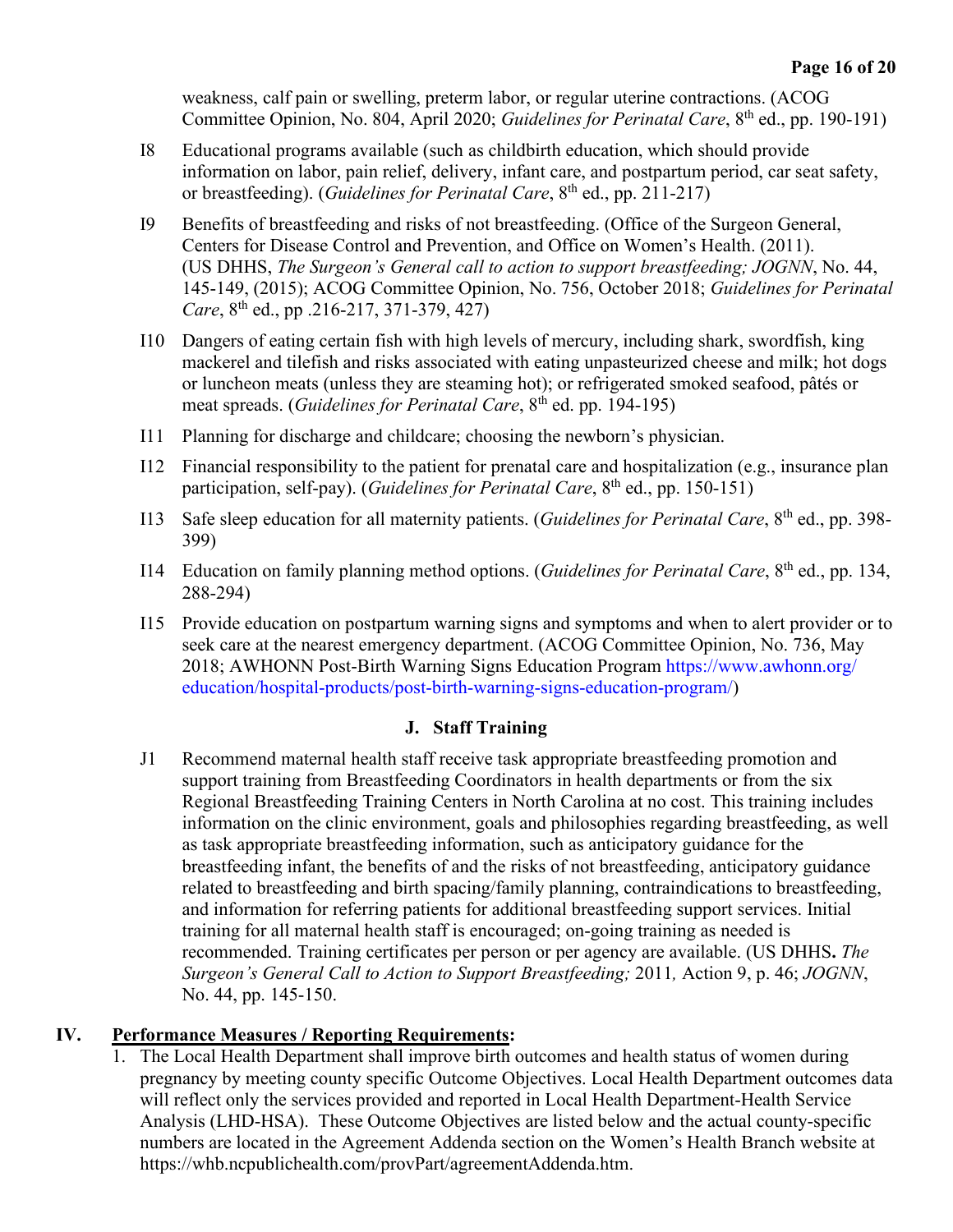- a. Increase the number of high risk maternal health patients served in the high risk maternity clinic.
- b. Increase the number of high risk maternal health patients who receive 7 or more antepartum care visits.
- c. Decrease the percentage of high risk maternal health patients who report tobacco use and electronic nicotine service delivery.
- d. Increase the percentage of maternal health patients who receive 5As counseling for tobacco and electronic nicotine delivery systems cessation.
- 2. Reporting Requirements: The Local Health Department will enter all program service data at least quarterly into the Local Health Department-Health Service Analysis (LHD-HSA) or a compatible reporting system.

#### **V. Performance Monitoring and Quality Assurance:**

- 1. The High Risk Maternity Clinic Program Supervisor, Women's Health Nurse Consultants, Women's Health Branch Nutritionist and Clinical Social Work Consultant will utilize a team approach for the monitoring process. The monitoring activities will include the development of a pre-monitoring plan 4-6 months prior to the designated monitoring month, and monitoring visits at least every three years; and technical assistance via phone or email, or on-site visits, as needed. Monitoring visits include a review of audited charts, policies/procedures/protocols, and standing orders, and a billing and coding assessment. A pre-monitoring visit is optional. A written report is completed for any monitoring site visit. The monitoring report includes any needed corrective action plan (CAP) and is emailed within 30 days after the monitoring site visit to the local Health Director and lead agency staff.
- 2. Consequences: The Local Health Department must respond to the corrective action plan within 30 days after the follow-up report is emailed. If monitoring has not closed within 90 days, then the agency will be placed on high risk monitoring status which will require annual monitoring of the Local Health Department. Monitoring closure is defined as the Local Health Department being notified that their final CAP is acceptable or that they are being referred for continuing technical assistance.

A loss of up to 5% of funds may result for Local Health Department if it does not meet the level of non-Medicaid service deliverables (Attachment A) for a two-year period or expend all Healthy Mothers/Healthy Children (HMHC) funds for a two-year period.

#### **VI. Funding Guidelines or Restrictions:**

- 1. Requirements for pass-through entities: In compliance with 2 CFR §200.331 *Requirements for pass-through entities*, the Division of Public Health provides Federal Award Reporting Supplements to the Local Health Department receiving federally funded Agreement Addenda.
	- a. Definition: A Supplement discloses the required elements of a single federal award. Supplements address elements of federal funding sources only; state funding elements will not be included in the Supplement. Agreement Addenda (AAs) funded by more than one federal award will receive a disclosure Supplement for each federal award.
	- b. Frequency: Supplements will be generated as the Division of Public Health receives information for federal grants. Supplements will be issued to the Local Health Department throughout the state fiscal year. For federally funded AAs, Supplements will accompany the original AA. If AAs are revised and if the revision affects federal funds, the AA Revisions will include Supplements. Supplements can also be sent to the Local Health Department even if no change is needed to the AA. In those instances, the Supplements will be sent to provide newly received federal grant information for funds already allocated in the existing AA.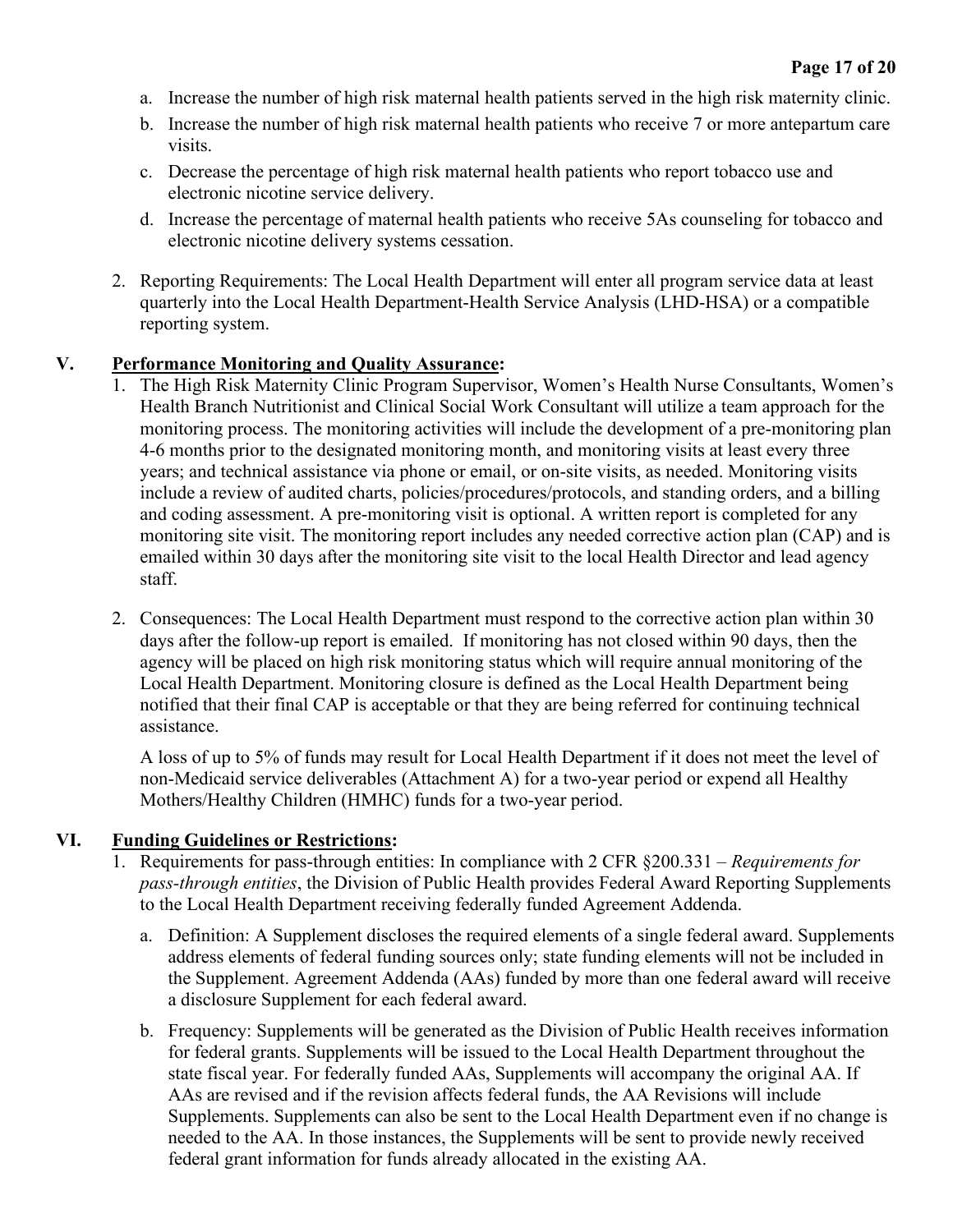# **Attachment A**

# **Detailed Budget Instructions and Information**

#### **Budget and Justification Form**

Applicants must complete the **Open Windows Budget Form** for **FY 22-23**. Upon completion, the Open Windows Budget Form must be emailed to **Phyllis.C.Johnson@dhhs.nc.gov**. The Open Windows Budget Form requires a line item budget and a narrative justification for each line item. The Open Windows Budget Form can be downloaded from the Women's Health Branch website at [https://whb.ncpublichealth.com/provPart/ agreementAddenda.htm.](https://whb.ncpublichealth.com/provPart/%20agreementAddenda.htm)

The Open Window Budget Form consists of 3 tabbed sheets in a Microsoft Excel workbook. These sheets are: Contractor Budget worksheet (sheet 1), Salary and Fringe worksheet (sheet 2) and Subcontractor Budget worksheet (sheet 3). Enter information only in yellow, pink or white shaded cells. The blue shaded fields will automatically calculate for you. Information will carry over from sheets 2 and 3 to sheet 1. Refer to the *approved* budget narrative from FY 21-22 as a reference for completing this FY 22-23 budget narrative.

## **Narrative Justification for Expenses**

A narrative justification must be included for every expense listed in the FY 22-23 budget. Each justification should show how the amount on the line item budget was calculated, and clearly justify/explain how the expense relates to the program. The instructions on **How to Fill Out the Open Windows Budget Form** is posted on the Women's Health Branch website at [https://whb.ncpublichealth.com/provPart/](https://whb.ncpublichealth.com/provPart/%20agreementAddenda.htm)  [agreementAddenda.htm.](https://whb.ncpublichealth.com/provPart/%20agreementAddenda.htm) Below are examples of line item descriptions and sample narrative justifications:

## **Equipment**

The maximum that can be expended on an equipment item, without prior approval from the WHB, is \$2,000. An equipment item that exceeds \$2,000 shall be approved by the WHB before the purchase can be made. If an equipment item shall be used by multiple clinics, you must prorate the cost of that equipment item and the narrative must include a detailed calculation which demonstrates how the agency prorates the equipment. Justification Example: 1 shredder  $\omega$  \$1,500 each for nursing office staff to shred confidential patient information. Cost divided between 3 clinics.  $$1500/3 = $500$ .

#### **Administrative Personnel – Fringe Costs**

Provide position title, staff FTE, brief description of the positions, and method of calculating each fringe benefit that shall be funded by this Agreement Addenda. A description can be used for multiple staff if the duties being performed are similar. Do not prorate the salary and fringe amounts. The spreadsheet will prorate these amounts based on the number of months and percent of time worked.

Justification Example: P. Johnson/J. Scott, PHN III, 2.0 FTE – work as registered nurses in the Maternal Health Clinic. They take histories, make assessments, review labs, and administer medication to patients who present themselves for prenatal care. M. Apple and S. Hat, Community Health Assistants, 0.75 FTE – work as nursing assistants in the Maternal Health Clinic. They check vital signs of patients presenting themselves for prenatal care and chaperone medical providers. In addition to stocking and cleaning the exam rooms.

Justification Example: FICA at 7.65% of budgeted salary; Retirement at 10% of budgeted salary; Unemployment at 2% of budgeted salary; and Other at 3% (includes life insurance, AD&D and liability insurance) of budgeted salary. Health insurance is \$6,000 per individual.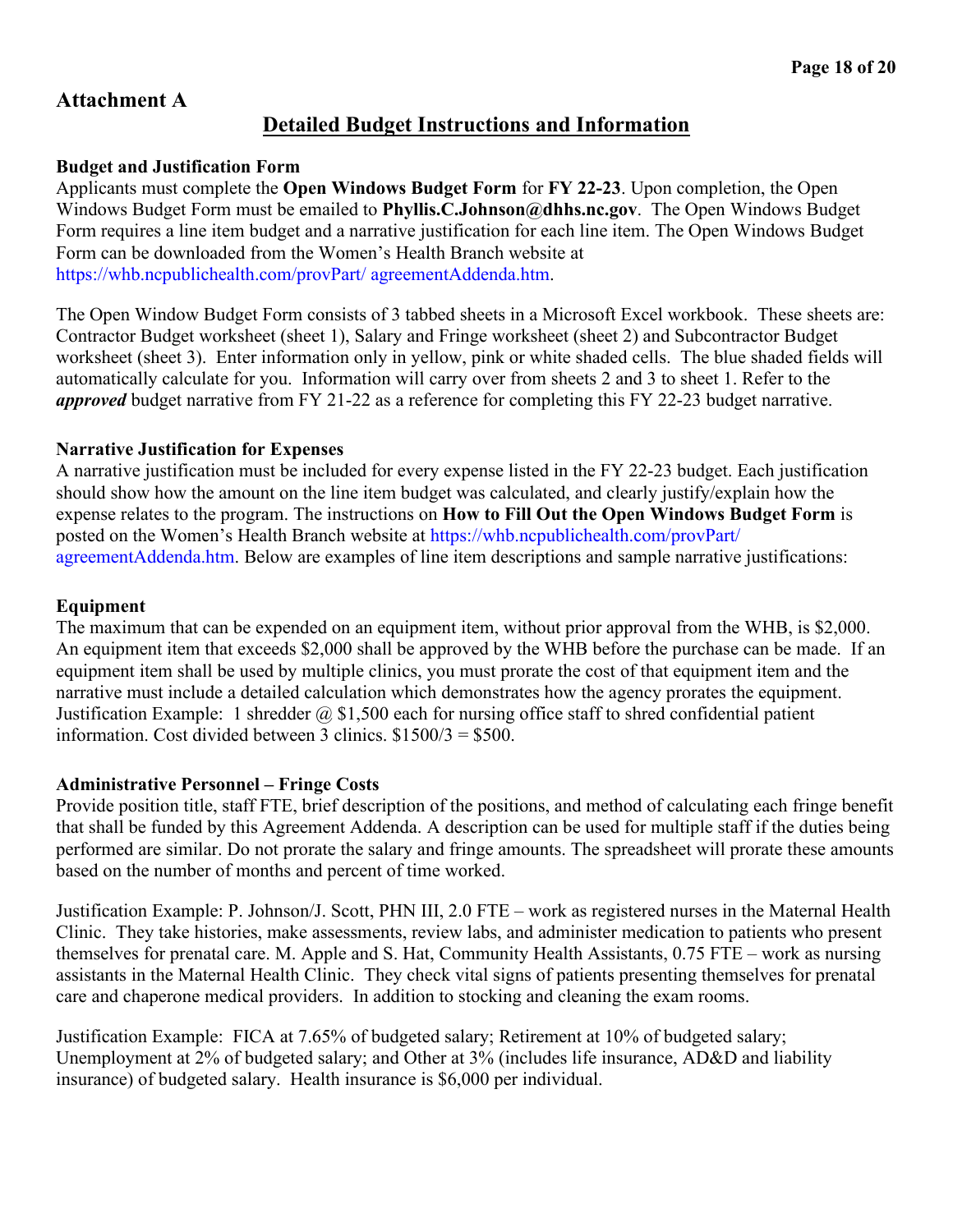# **Attachment A** (continued)

### **Incentives**

Incentives may be provided to program participants to ensure the level of commitment that is needed to achieve the expected outcomes of the program. While there is no maximum amount of funding that may be used to provide incentives for program participants, the level of incentives must be appropriate for the level of participation needed to achieve the expected outcomes of the program. Examples of incentive items include: gift cards, diaper bags, diapers, baby wipes, parent's night.

Justification Example: Diaper bags for 10 participants  $\omega$  \$20/bag = \$200.

#### **Travel**

Mileage and subsistence rates are determined by the North Carolina Office of State Budget and Management (OSBM) and the rates are available on the OSBM website at https://www.osbm.nc.gov/budman5-travelpolicies. The LHD can calculate travel and subsistence rates equal to or below the current state rates.

Current Subsistence Rates—For informational purposes, the OSBM lists the following schedule, effective July 1, 2021:

|                         | In-State | Out-of-State |
|-------------------------|----------|--------------|
| <b>Breakfast</b>        | \$13.00  | \$13.00      |
| Lunch                   | \$14.00  | \$14.00      |
| Dinner                  | \$23.00  | \$23.00      |
| Lodging (actual, up to) | \$96.00  | \$96.00      |
| Total                   | \$146.00 | \$146.00     |

Justification Example:

Overnight accommodations for Maternal Health Nurse Supervisor and 1 PHN II to attend XYZ Training: 2 nights' lodging x \$96.00 (excludes tax) = \$192; 2 breakfast x 2 staff  $\omega$  \$13.00/person = \$52.00; 2 lunches x 2 staff  $\omega$  \$14.00/person = \$56.00; 2 dinners x 2 staff  $\omega$  \$23.00/person = \$92.00. Total cost:  $$192.00$  lodging  $+ $200.00$  meals  $= $392.00$ 

Current Mileage Rates—For informational purposes, the OSBM lists the standard mileage rate set by the Internal Revenue Service as \$0.585 per mile, effective January 1, 2022.